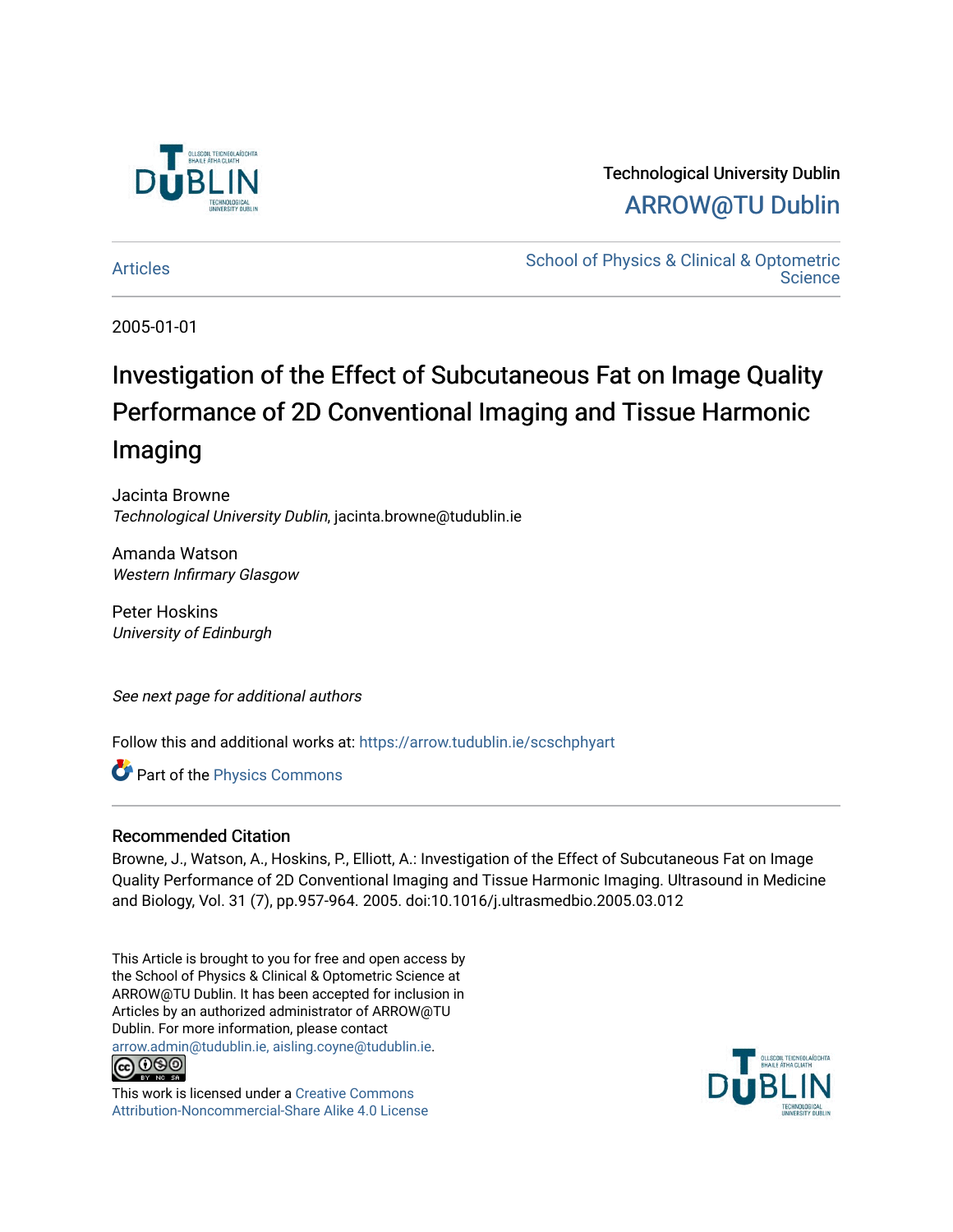### Authors

Jacinta Browne, Amanda Watson, Peter Hoskins, and Alex Elliott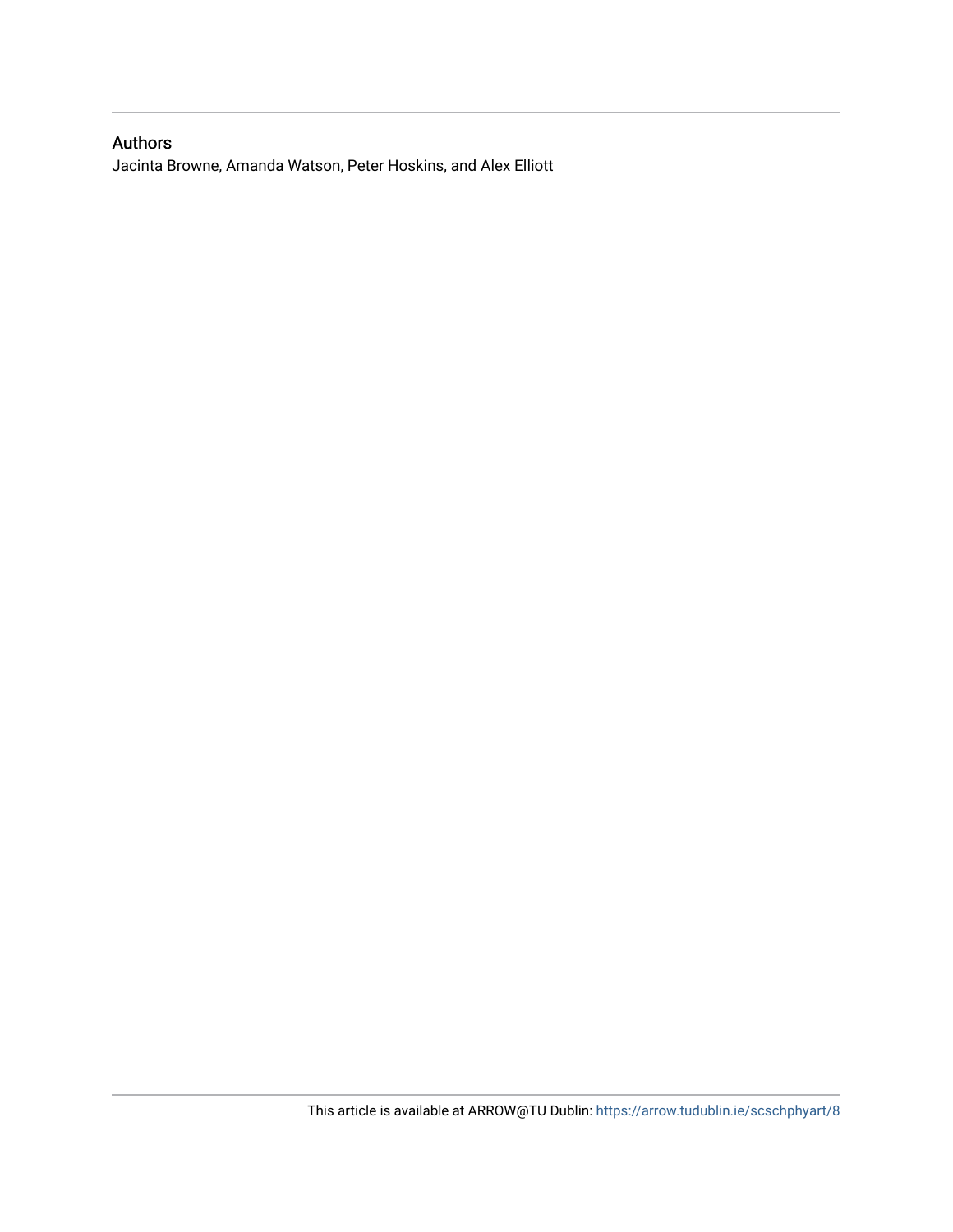# **INVESTIGATION OF THE EFFECT OF SUBCUTANEOUS FAT ON IMAGE QUALITY PERFORMANCE OF 2D CONVENTIONAL IMAGING AND TISSUE HARMONIC IMAGING**

## **JACINTA E BROWNE<sup>1</sup> , AMANDA J WATSON <sup>1</sup> , PETER R HOSKINS <sup>2</sup> AND ALEX T ELLIOTT<sup>1</sup>**

Department of Clinical Physics, Western Infirmary, Glasgow,  $UK<sup>1</sup>$ Department of Medical Physics, University of Edinburgh,  $UK<sup>2</sup>$ 

#### **Correspondence Address**

Dr Jacinta E Browne, School of Physics, Dublin Institute of Technology, Kevin Street, Dublin 8, Ireland.

Email: jacinta.browne@dit.ie

#### **Running Title:** EFFECT OF FAT LAYERS ON 2D IMAGE QUALITY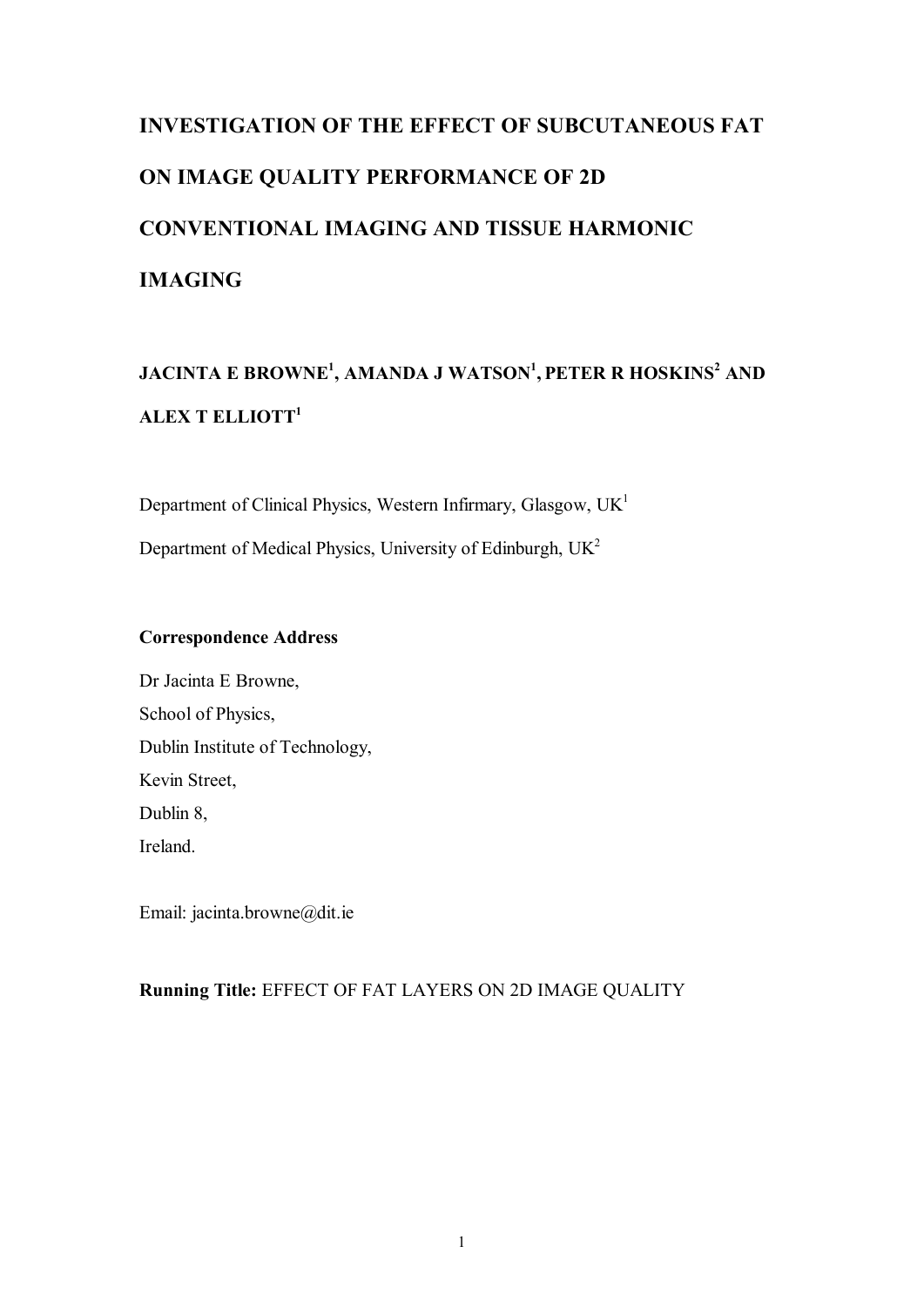# **INVESTIGATION OF THE EFFECT OF SUBCUTANEOUS FAT ON IMAGE QUALITY PERFORMANCE OF 2D CONVENTIONAL IMAGING AND TISSUE HARMONIC IMAGING**

#### **ABSTRACT**

Tissue harmonic imaging (THI) has been reported to improve contrast resolution, tissue differentiation and overall image quality in clinical examinations. However, a study carried out previously by the authors (Browne et al 2004) found improvements only in spatial resolution and not in contrast resolution or anechoic target detection. This result may have been due to the homogeneity of the phantom. Biological tissues are generally inhomogeneous and THI has been reported to improve image quality in the presence of large amounts of subcutaneous fat. The aims of the study were to simulate the distortion caused by subcutaneous fat to image quality and thus investigate further the improvements reported in anechoic target detection and contrast resolution performance with THI compared with 2D conventional imaging. In addition, the effect of three different types of fat-mimicking layer on image quality was examined. The abdominal transducer of two ultrasound scanners with 2D conventional imaging and THI were tested, the 4C1 (Aspen-Acuson, Siemens Company, CA, USA) and the C52 (ATL HDI 5000, ATL / Philips, Amsterdam, The Netherlands). An *exvivo* subcutaneous pig fat layer was used to replicate beam distortion and phase aberration seen clinically in the presence of subcutaneous fat. Three different types of fat-mimicking layers (olive oil, lard and lard with fish oil capsules) were evaluated. The subcutaneous pig fat layer demonstrated an improvement in anechoic target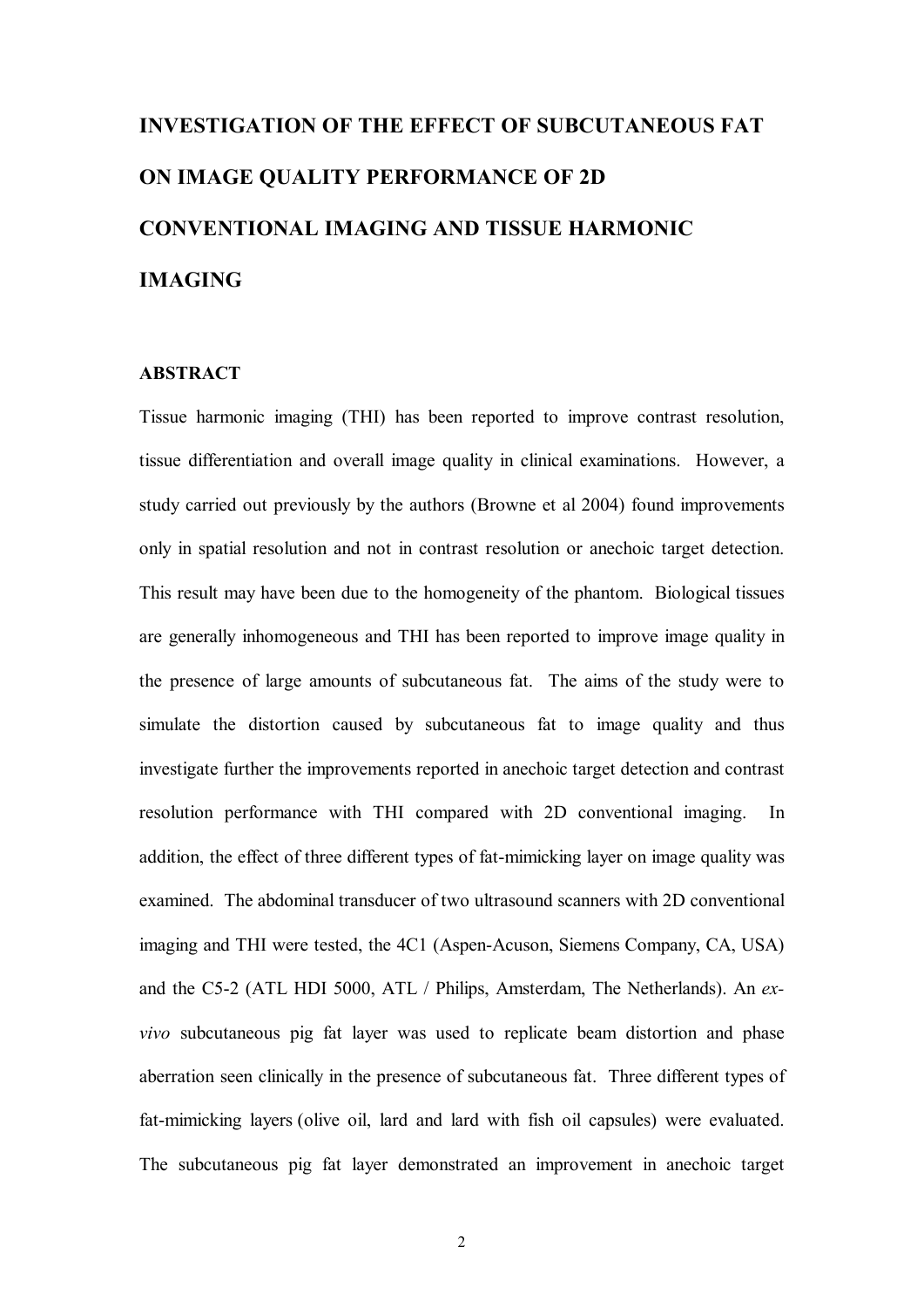detection with THI compared with 2D conventional imaging, but no improvement was demonstrated in contrast resolution performance; a similar result was found in a previous study conducted by this research group (Browne et al 2004) while using this tissue-mimicking phantom without a fat layer. Similarly, while using the layers of olive oil, lard and lard with fish oil capsules, improvements due to THI were found in anechoic target detection but, again, no improvements were found for contrast resolution for any of the layer combinations. Therefore, it was felt that the lack of improvement in contrast resolution performance may be due to the test phantom design and not to whether a layer was present that caused beam distortion and phase aberrations. (E-mail: jacinta.browne@dit.ie)

**Key Words:** Computerised image analysis program, Tissue harmonic imaging, quality control, anechoic target detection, contrast resolution performance, fat-mimicking layer.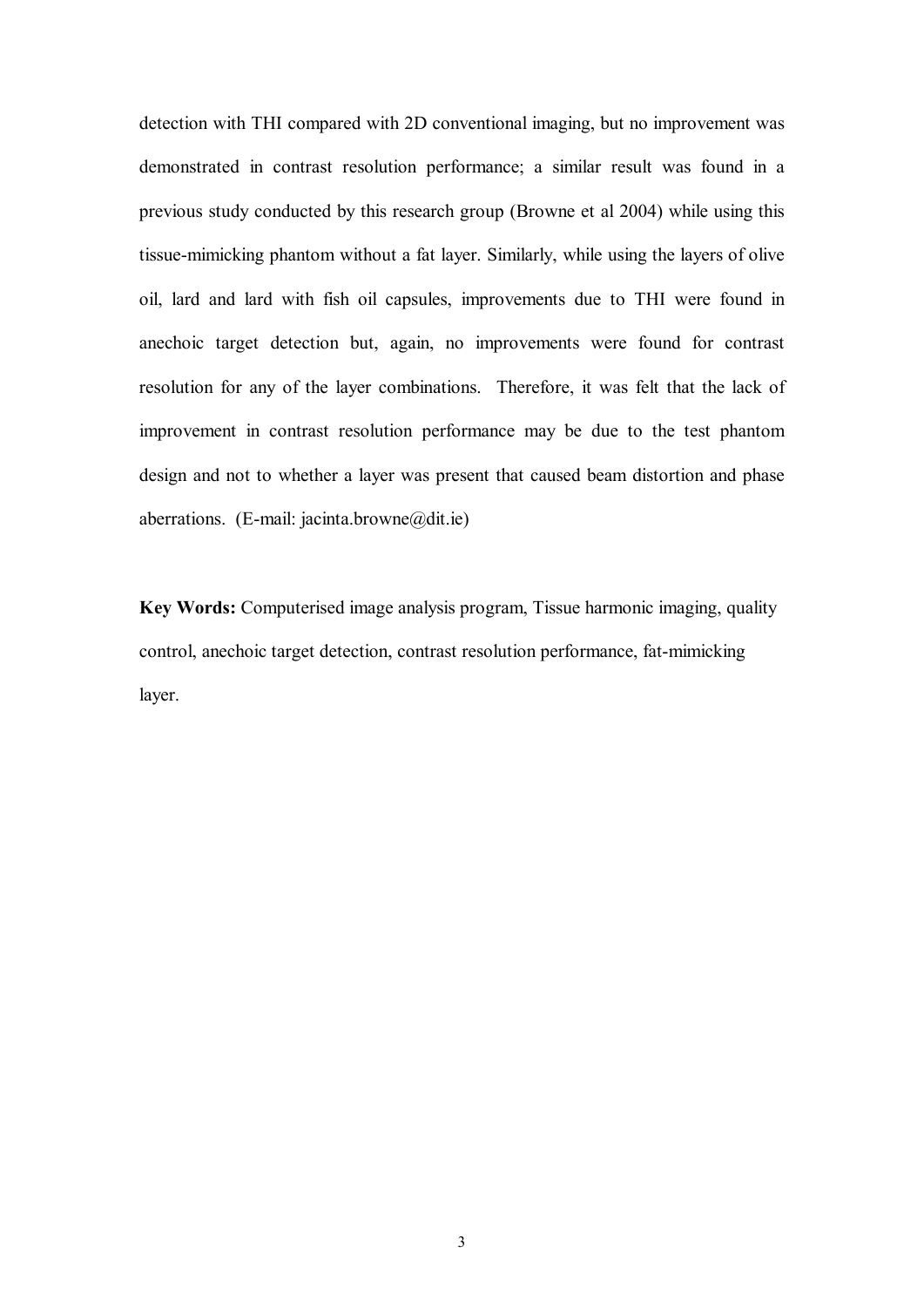### **INTRODUCTION**

Tissue harmonic imaging is a relatively recent grey-scale ultrasound imaging mode that has been clinically reported as improving image quality (Desser and Jeffrey 2001), particularly in patients who are difficult to scan with conventional ultrasound imaging, despite improvements made to transducer technology, such as piezoelectric materials with lower acoustic impedance, which have occurred during recent decades (Claudon et al 2002). The primary cause of image degradation (noise and clutter) is the composition of the body wall, in which fat, skin layer thickness and hydration level are some of the principal causes of ultrasound beam distortion and scattering. Additionally, lateral and slice thickness side lobes and reverberation artifacts contribute to generation of image clutter. Often, image degradation occurs as the sound beam traverses the layers of fat and muscle comprising the body wall. In conventional B mode imaging, the sound beam must pass through the body wall twice. The result of this round trip through the body wall layer and tissue of different impedance is image clutter (noise). The amount of harmonics that each slight pulse distortion generates at any given instant remains infinitesimal; the cumulative harmonic intensities increase as the pulse propagates through tissue (tissue harmonic intensity is virtually zero at the skin and increases with depth up to the point where tissue attenuation overcomes this build-up and causes them to decrease again). The amplitude of the harmonics is related to the nonlinear parameter B/A, which is an inherent characteristic of the tissue. At all depths, tissue harmonic intensity remains lower than that of the fundamental. Therefore, in the case of tissue harmonic imaging, the contribution of lateral and slice thickness side lobes and reverberation artifacts to image degradation is minimal compared with fundamental imaging, because the distorted and scattered energy is

4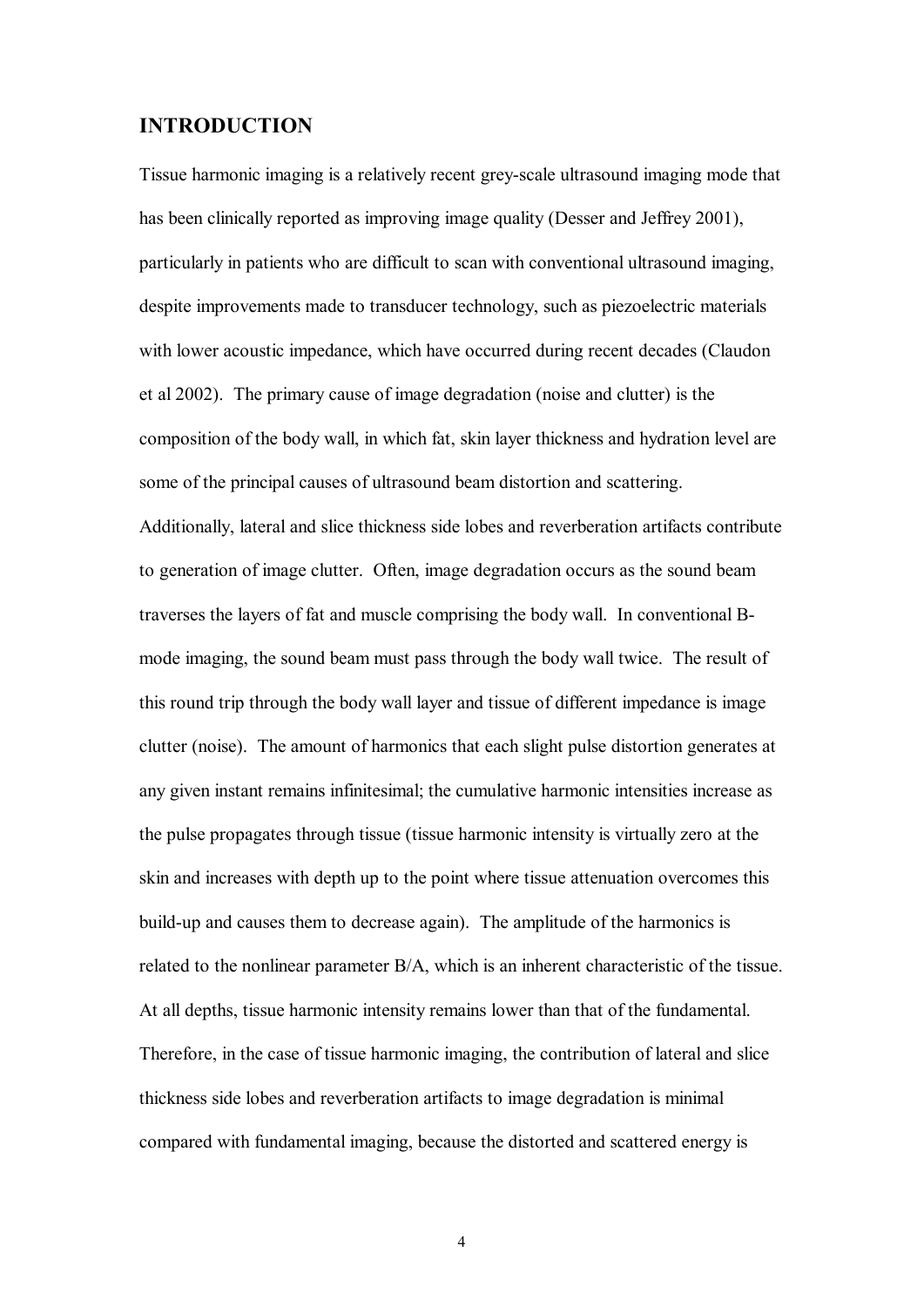much weaker than the transmitted energy and therefore generates much weaker harmonics. Consequently, the main distortion and scattering caused by the skin and fat layer is at reception of the harmonic signal and not for transmission of the fundamental beam. Furthermore, it has been demonstrated that the harmonic beam profile at the transducer focal zone is narrower and its side-lobe levels are lower than those of the fundamental beam, resulting in improved lateral resolution. The second harmonic signal amplitude, used for image formation in tissue harmonic imaging, varies with the square of the amplitude of the fundamental, resulting in small regional variations in the amplitude of the fundamental translating into larger variations in the amplitude of the second harmonic. This accentuates ultrasound features such as shadowing, posterior acoustic enhancement and comet-tail artifacts, which improves lesion detection and characterisation. All of these give rise to the reported improvements in contrast resolution and lateral resolution in THI images compared with fundamental mode images (Averkiou et al 1997; Christopher 1997; Desser and Jeffrey 2001; Li and Zagzebski 2000; Tranquart et al 1999; Ward et al 1997). Despite these clinical studies being conducted to evaluate the improvements in image quality, there have been limited technical evaluations to provide quantitative information about the improvements in image quality with THI (Browne et al 2004). In a previous study, the authors of this paper investigated the imaging performance of compound imaging, tissue harmonic imaging and harmonic compound imaging compared with 2D conventional imaging (Browne et al 2004) and improvements were found for axial and lateral resolution and slice thickness, with no improvements in anechoic target detection or contrast resolution performance being detected with tissue harmonic imaging and improvements in contrast resolution and anechoic target detection with compound imaging and harmonic compound imaging. These results were not

5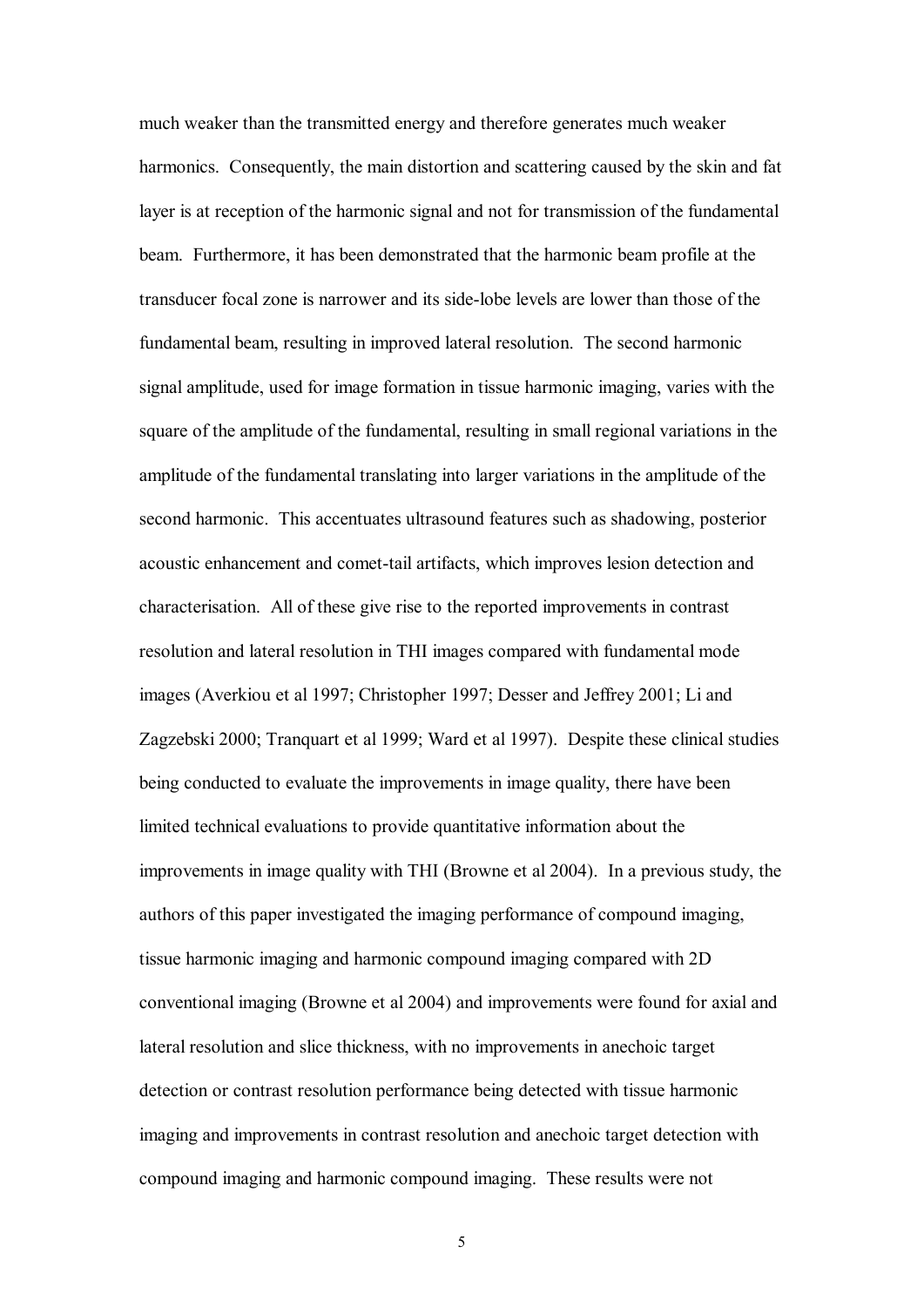representative of what has been reported clinically and it was felt that the absence of improvement in anechoic target detection and contrast resolution may have been due to the homogeneous nature of the test object used. Therefore, the aims of this current study were to investigate whether greater improvements in anechoic target detection and contrast resolution image quality performance could be found with THI compared with 2D conventional imaging when a layer of subcutaneous pig fat was used with the test phantom. In addition, studies were carried out with a view to developing a fat mimicking layer, based on the information obtained from the use of a subcutaneous pig fat layer.

#### **METHODS**

#### **Equipment**

The ultrasound scanners used in this study were the HDI 5000 (Philips/ATL, Bothell, USA) and an Acuson Aspen (Acuson / Siemens, CA, USA), both high-end systems dedicated for general ultrasound examinations. The two curvilinear abdominal 2 5 MHz transducers, 4C1 and C52, were used in this study. Both transducers had tissue harmonic imaging mode in addition to 2D conventional imaging mode which was also evaluated.

#### **Tissue- and Fat-Mimicking Phantoms**

The anechoic target detection and contrast resolution measurements were performed using the Gammex-RMI model 403GS LE (Gammex RMI, WI, USA) general purpose test object (Fig 1); the tissue-mimicking material used in the phantom was an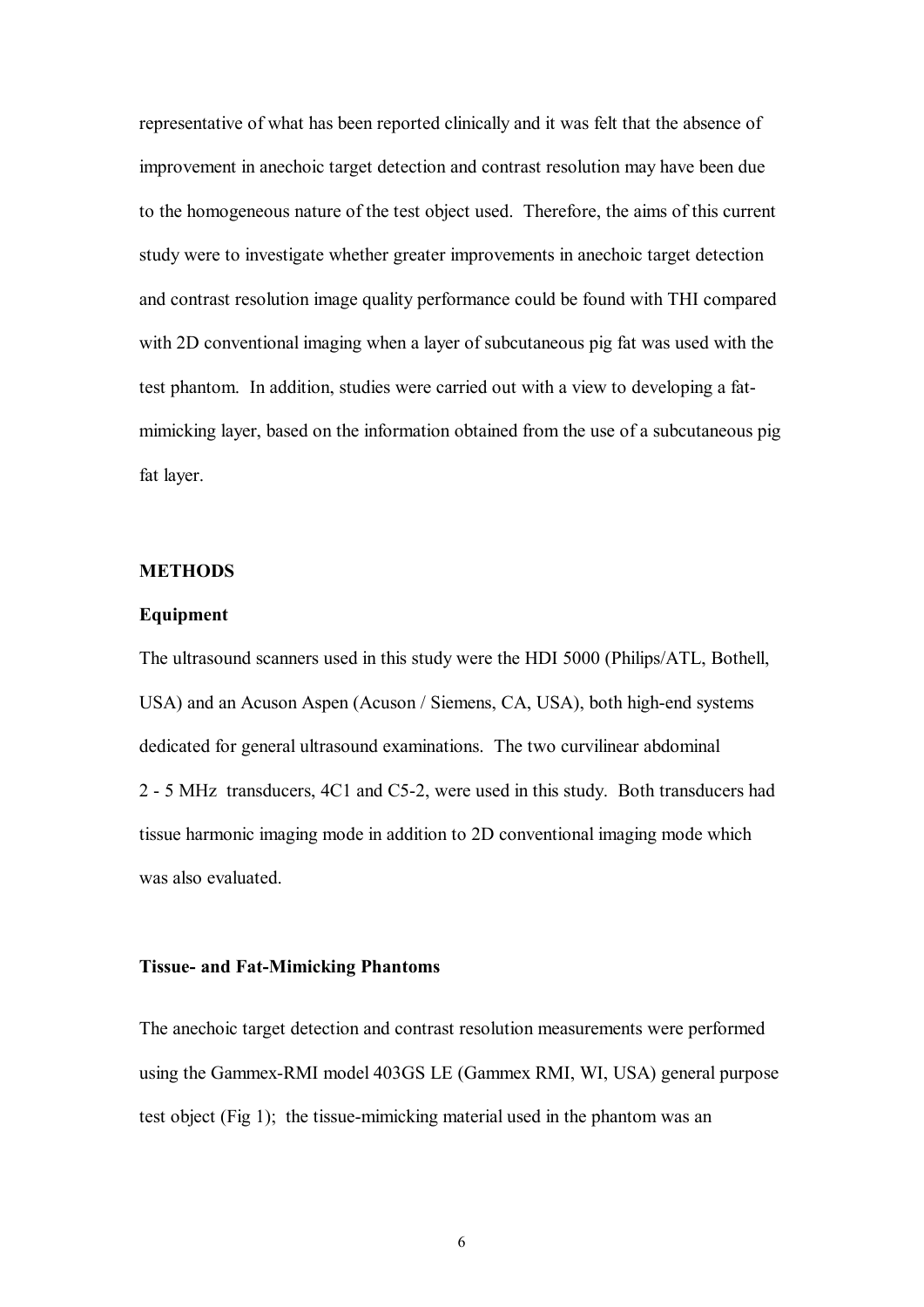evaporated-milk-based gel, with a speed of sound of 1540 m  $s<sup>-1</sup>$  and an attenuation coefficient of 0.7 dB cm<sup>-1</sup>  $MHz^{-1}$  (Browne et al 2003).

A fresh layer of subcutaneous pig fat was obtained from a local abattoir on the morning of the study and its temperature was maintained at 37 °C using heating bags (Cole-Parmer, UK) during its transportation to the laboratory and during the testing period. The speed of sound and attenuation of pig fat *in-vivo* and *in-vitro* at 37 °C have been previously reported in the literature to be  $1426$  m s<sup>-1</sup> and 3 dB cm<sup>-1</sup> at 2 MHz, respectively (Gammell et al 1979; Lewin and Busk 1982). Furthermore, in this study, three "fat-mimicking materials" were used, olive oil, lard and lard with fish oil capsules embedded in it. The speed of sound and attenuation of the olive oil were found to be 1490 m  $s^{-1}$  and 0.87 dB cm<sup>-1</sup> at 3 MHz, respectively, whereas, for the lard, the measured values were  $1550 \text{ m s}^{-1}$  and  $12.6 \text{ dB cm}^{-1}$  at 3 MHz, respectively. The speed of sound and attenuation measurements were determined for 22  $^{\circ}$ C  $\pm$  0.5  $^{\circ}$ C using a scanning acoustic macroscope system and the data acquisition and analysis procedures described in a previous publication (Browne et al 2003). It was initially thought that the lard would have a speed of sound between  $1430 \text{ m s}^{-1} - 1500 \text{ m s}^{-1}$ , since it is a fat product; however, the lard constituents stated on its packaging included salt, which would have had the effect of increasing its speed of sound. The olive oil was chosen to represent the phase aberrations usually caused by subcutaneous fat layers in the body  $(1430 \text{ m s}^{-1} - 1500 \text{ m s}^{-1})$ , whereas the lard was chosen for both phase aberrations and its uneven structure, which distorts the ultrasound beam as it passes through it, while the fish oil capsules embedded in the lard were chosen to mimic globules of fat.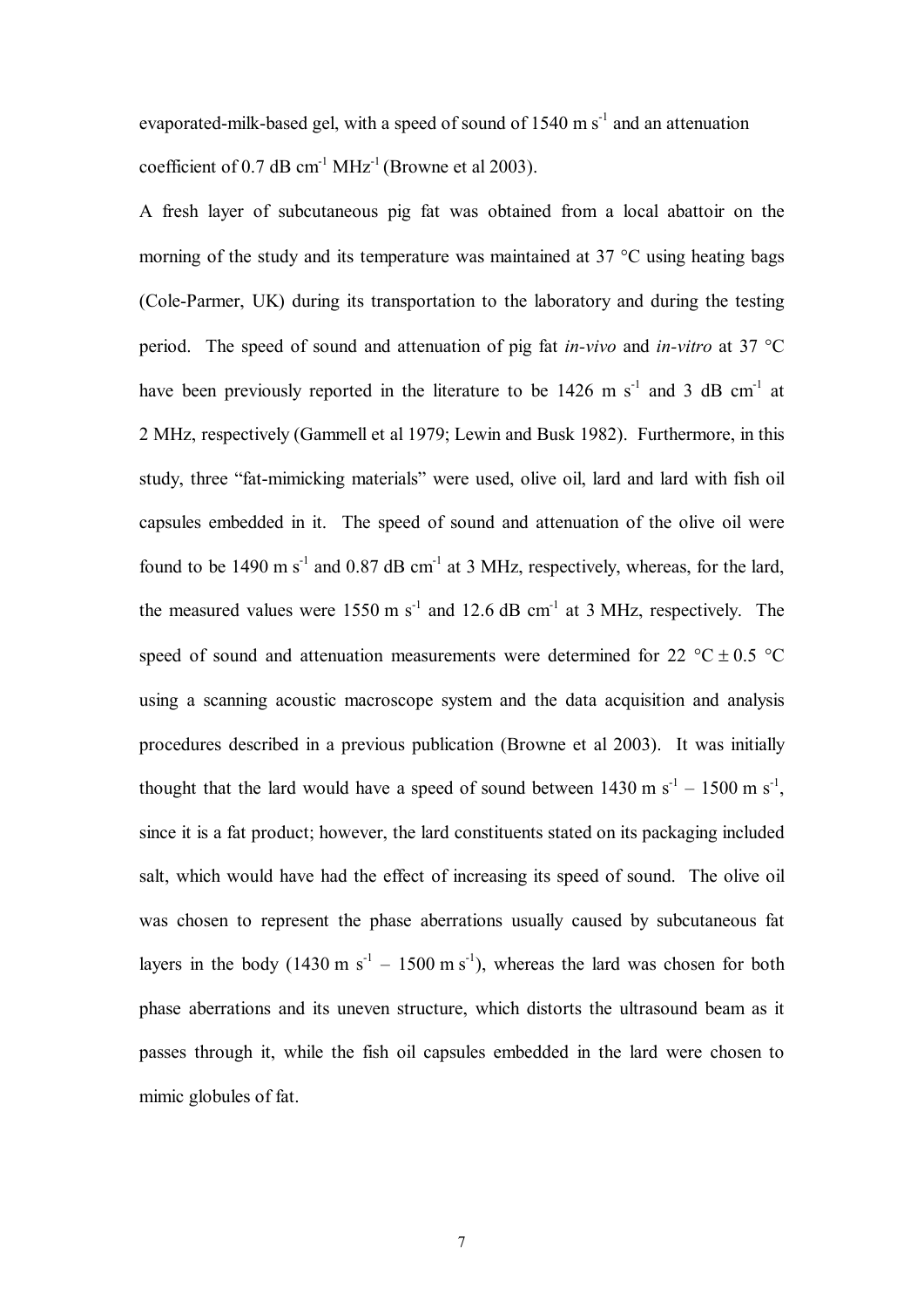#### **Test Protocol**

The image quality parameters measured in this study were anechoic target detection and contrast resolution.

In order to evaluate the effect of the fat layer on these image quality parameters performance of two transducers (4C1 curvilinear transducer : Acuson Aspen; and C52 curvilinear transducer : Philips ATL HDI 5000), the following procedure was used. Initially, a 1 cm layer of pig fat was coupled using ultrasonic jelly to the Gammex RMI test phantom to evaluate its effect on the image quality. Different-sized fat layers were initially used in this study - but it was found that fat layers larger than 1 cm were very attenuating and images of the anechoic targets at depths greater than 3 cm could not be obtained nor could images of the contrast targets be obtained. The temperature of the pig fat layer was maintained at  $37^{\circ}$ C  $\pm$  1°C using heating bags (Cole-Parmer, UK) in order to replicate *in-vivo* thermal conditions. The appropriate target within the test object was imaged firstly using 2D conventional imaging and then using the THI mode. The image was optimised and captured using a frame grabber (VideoPort, MRT, USA) for off-line analysis using a computerised image analysis program developed by the Medical Physics Department, Nottingham City Hospital (Gibson et al 2001). A description of how the computerised image analysis program measures anechoic target detection and contrast resolution and the associated measurement uncertainties are described elsewhere (Browne et al 2004; Gibson et al 2001). All of the images captured were 700 x 500 [pixel]<sup>2</sup> with an 8-bit depth resolution. The 4C1 and C5-2 transducers were tested with the "abdominal" application settings and the optimisation procedure involved adjusting the 2D overall gain and the time-gain-controls, as well as choosing the appropriate number of focal zones to give the best possible image of the test phantom target under test. The position and number of focal zones were kept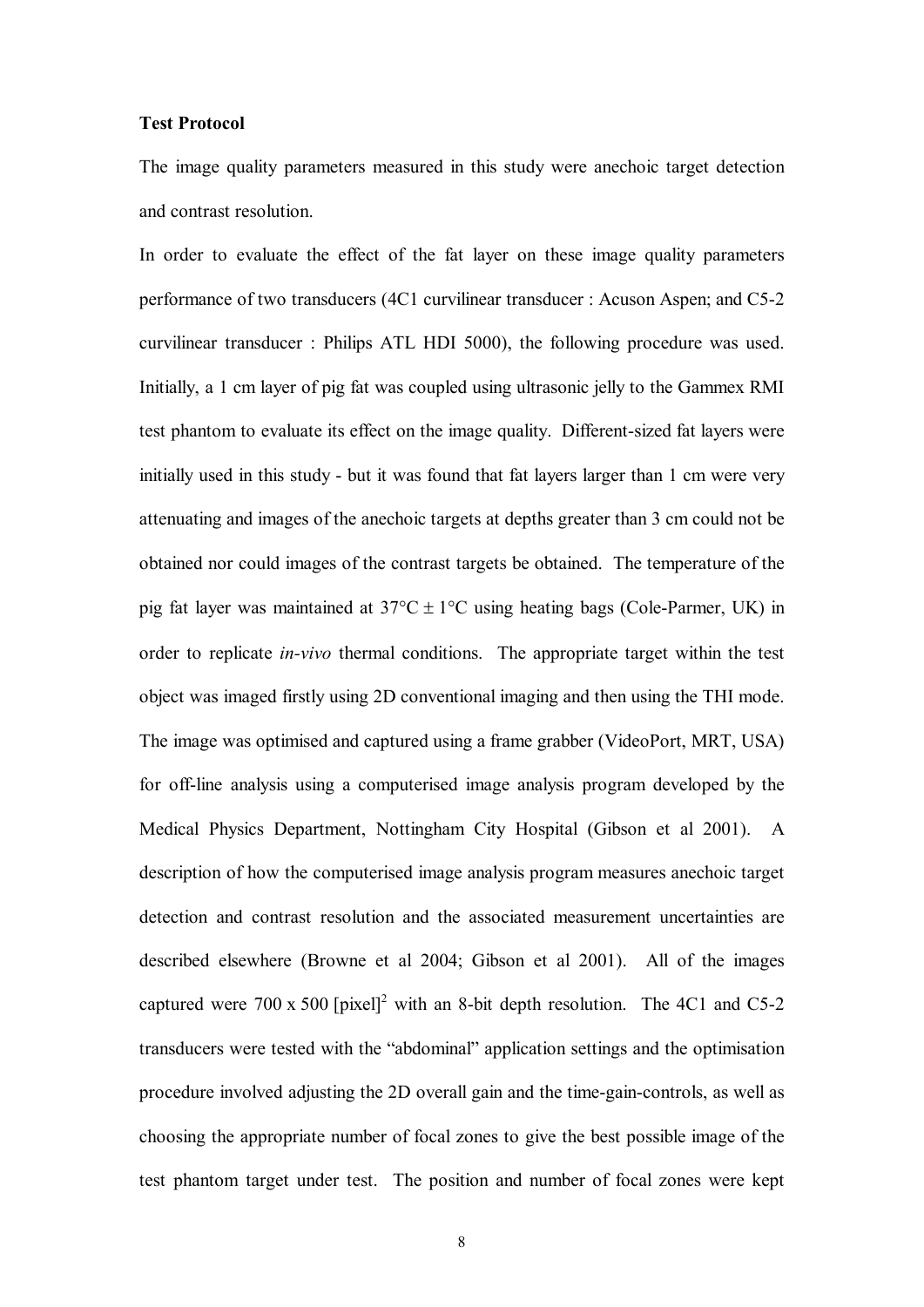constant between 2D conventional imaging and THI. The acoustic output power settings used for the 4C1 and the C5-2 curvilinear transducers was 100 % and it remained constant for both 2D conventional imaging and THI. The transducer was fixed in place throughout the test period of both imaging modes (2D conventional imaging and THI), using a clamp and retort stand. This was the procedure used for determining both anechoic target detection performance and contrast resolution performance for 2D conventional imaging and THI for the two curvilinear abdominal transducers.

*Anechoic Target Detection* This examines the scanner's ability to detect and accurately display round, negative contrast objects of various sizes at different depths within the test object. This test combines aspects of spatial and contrast resolutions into a single test, gives an indication of the scanner's ability to detect cysts and is an indirect measure of the scanner's noise level.

Anechoic target detection was determined by the computerised image analysis program by drawing a region-of-interest around the array of anechoic targets and calculating the correlation coefficient between the detected target and an ideal target using a matched filter. The correlation coefficient,  $R$ , was then transformed into the  $Z$ -coefficient, which is the normal distribution of the correlation coefficient calculated as follows (Altman 1991):

*Z coefficient* =  $(1/2)$ ln $[(1 + R)/(1 - R)]$ .

The uncertainty (95 % CI) in the anechoic target detection measurement due to reanalysis using the USQA program was  $\pm$  1 %; this represents the uncertainty in comparison between different imaging modes with the probe clamped.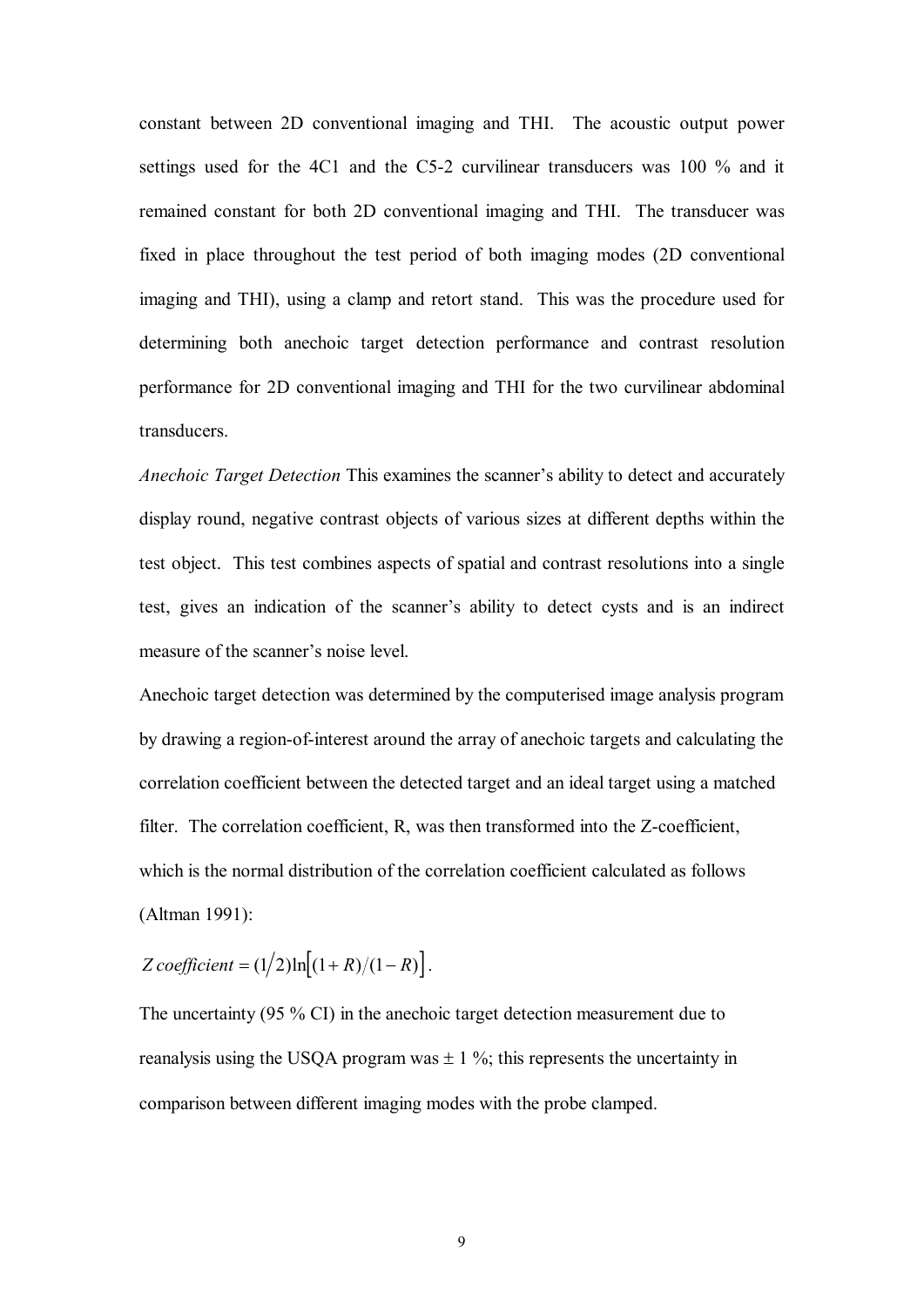*Contrast Resolution* This describes the scanner's contrast dynamic range and gives an indication of the low and high contrast detectabilities. The ability of a scanner to display a low contrast or a high contrast lesion in a tissue background is limited by the noise or the saturation point of the scanner, respectively, and, as such, the contrast resolution of a scanner may be representative of dynamic range gradient. Contrast resolution can be evaluated by imaging cylinders with different scattering levels from the surrounding material, which are present in most test objects.

Contrast resolution was measured using the prototype computerised image analysis program by placing two points at opposite positions on the contrast target's imaged circumference. The program then drew two circles, one within the target and the other outside the target. The contrast resolution of each of the targets was determined by calculating the ratio of the mean pixel intensity of the target  $(M_{in})$  and the mean pixel intensity of the background  $(M_{out})$ :

Contrast Resolution =  $(M_{in}/M_{out})$ .

The uncertainty (95 % CI) in the visibility index measurement due to reanalysis using the USQA program was  $\pm 3$  %; this represents the uncertainty in comparison between different imaging modes with the probe clamped.

Furthermore, this procedure was used to determine which of the three different types of fat-mimicking layer best replicated the effect produced by the fat layer. The effect of the three different types of fat-mimicking layers on the image quality parameters was investigated, in order to identify a suitable fat-mimicking layer for performance and quality control testing. The temperature of the test phantoms and the fat-mimicking layers was maintained at  $22^{\circ}C \pm 2^{\circ}C$  (room temperature, normal testing conditions) during testing of the two ultrasound scanners and their respective transducers. The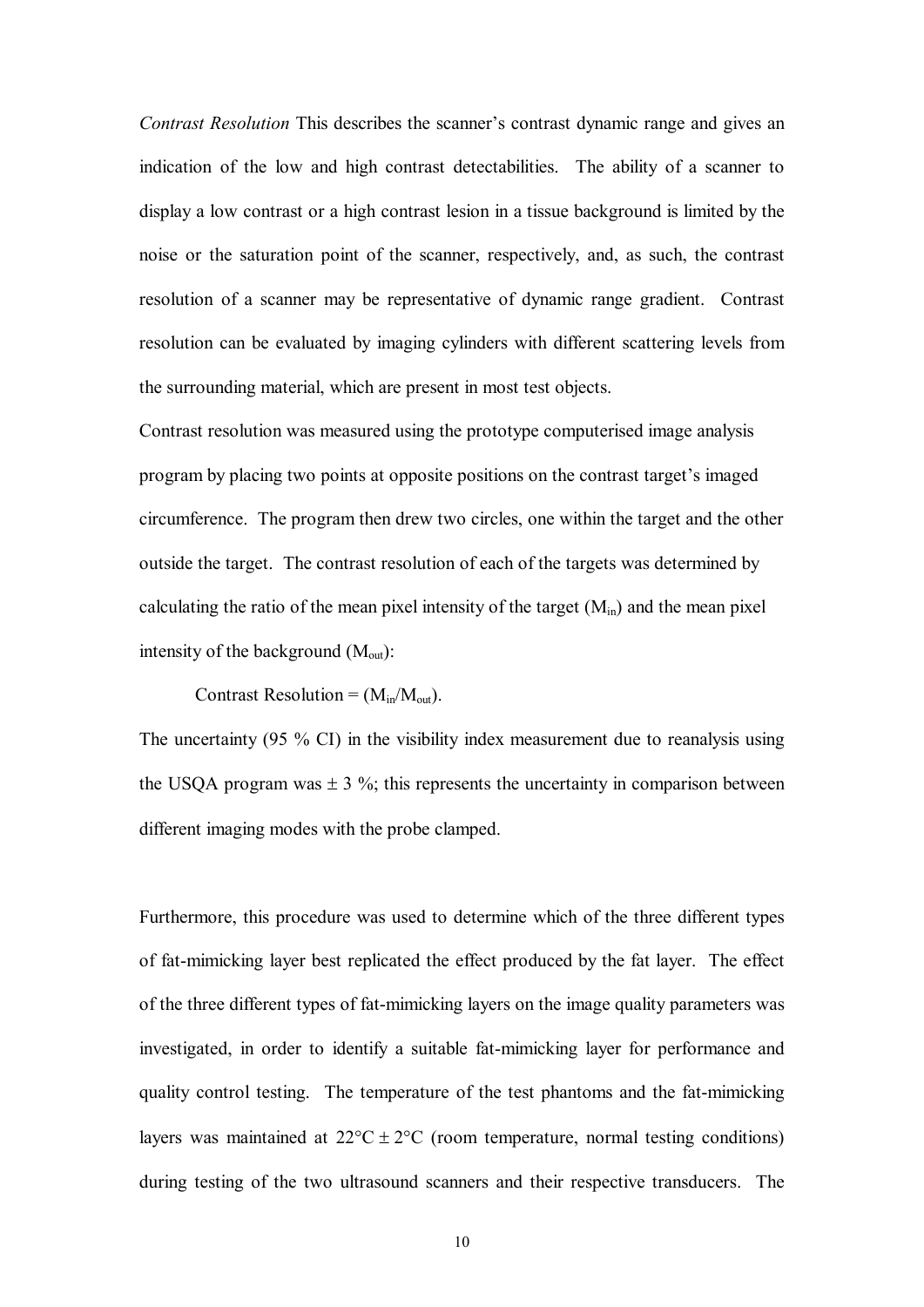two ultrasound scanners and their respective transducers were evaluated using three different test phantom combination, as follows: test phantom and 1 cm olive oil layer; test phantom and 1 cm lard layer; and test phantom and 1 cm lard layer embedded with fish oil capsules (<1 mm). The olive oil was poured into the imaging wells of the test phantoms, while the lard layers were coupled to the test phantoms using ultrasonic jelly. The image qualities of the two ultrasound scanners' curvilinear abdominal transducers were evaluated using the three test phantom combinations described above, using the same procedure as that previously outlined for the subcutaneous pig fat layer.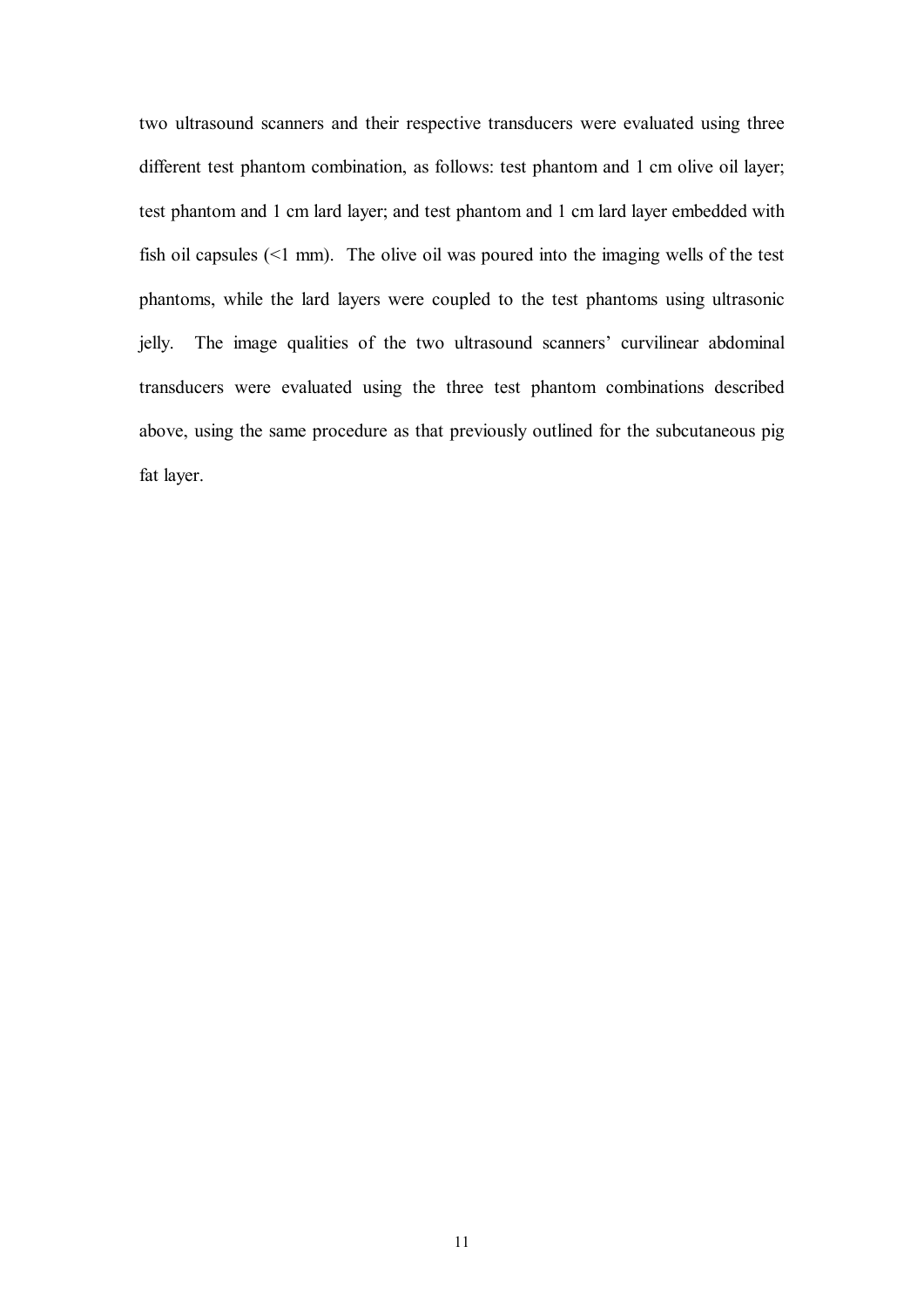#### **RESULTS**

#### *Anechoic Target Detection*

Results regarding anechoic target detection of the 2D conventional imaging and THI mode of the 4C1 and C5-2 transducers for the 6 mm, 4 mm and 2 mm targets at depths of 30 mm, 80 mm and 130 mm using the subcutaneous pig fat layer, olive oil, lard and lard with fish oil capsules fat-mimicking layers are presented in Tables  $1a - 1c$ respectively.

*Subcutaneous Pig Fat Layer.* For the most part, there was an improvement in anechoic target detection performance with THI compared with 2D conventional imaging, when the subcutaneous pig fat layer was used.

*Olive Oil Fat-Mimicking Layer.* In general, the anechoic target detection performance with THI was similar to or better than the anechoic target detection performance of 2D conventional imaging, when the olive oil fat-mimicking layer was used.

#### **Lard Fat-Mimicking Layer**

In general the anechoic target detection performance with THI was similar or slightly worse than the anechoic target detection performance of 2D conventional imaging, when the lard fat-mimicking layer was used.

Lard and Fish Oil Capsule Fat-Mimicking Layer. In general, the anechoic target detection performance with THI was similar to or slightly worse than that of the anechoic target detection performance of 2D conventional imaging, when the lard and fish oil capsule fat-mimicking layer was used.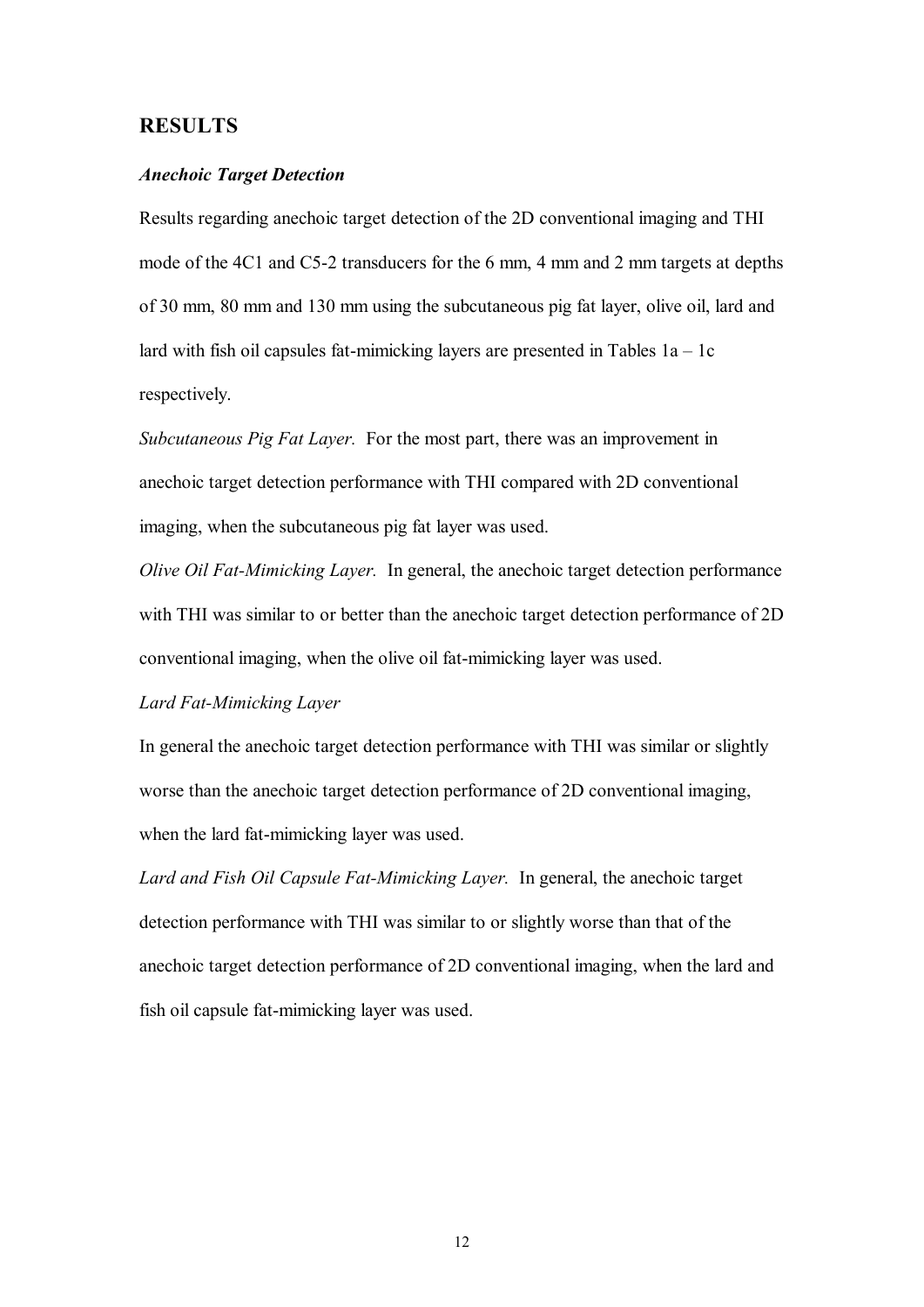#### *Contrast resolution*

The contrast resolution results of the 2D conventional imaging and THI mode of the 4C1 and C5-2 transducers for the different grey-scale targets using the subcutaneous pig fat layer, the olive oil, lard and lard with fish oil capsules fatmimicking layers are presented in Figs. 2a – 2d, respectively.

*Subcutaneous Pig Fat Layer, Olive Oil, Lard and Lard and Fish Oil Capsule Fat-Mimicking Layers.* For the most part, there was no significant difference in contrast resolution performance with THI compared with 2D conventional imaging, when the subcutaneous pig fat layer and the three fat-mimicking layers were used.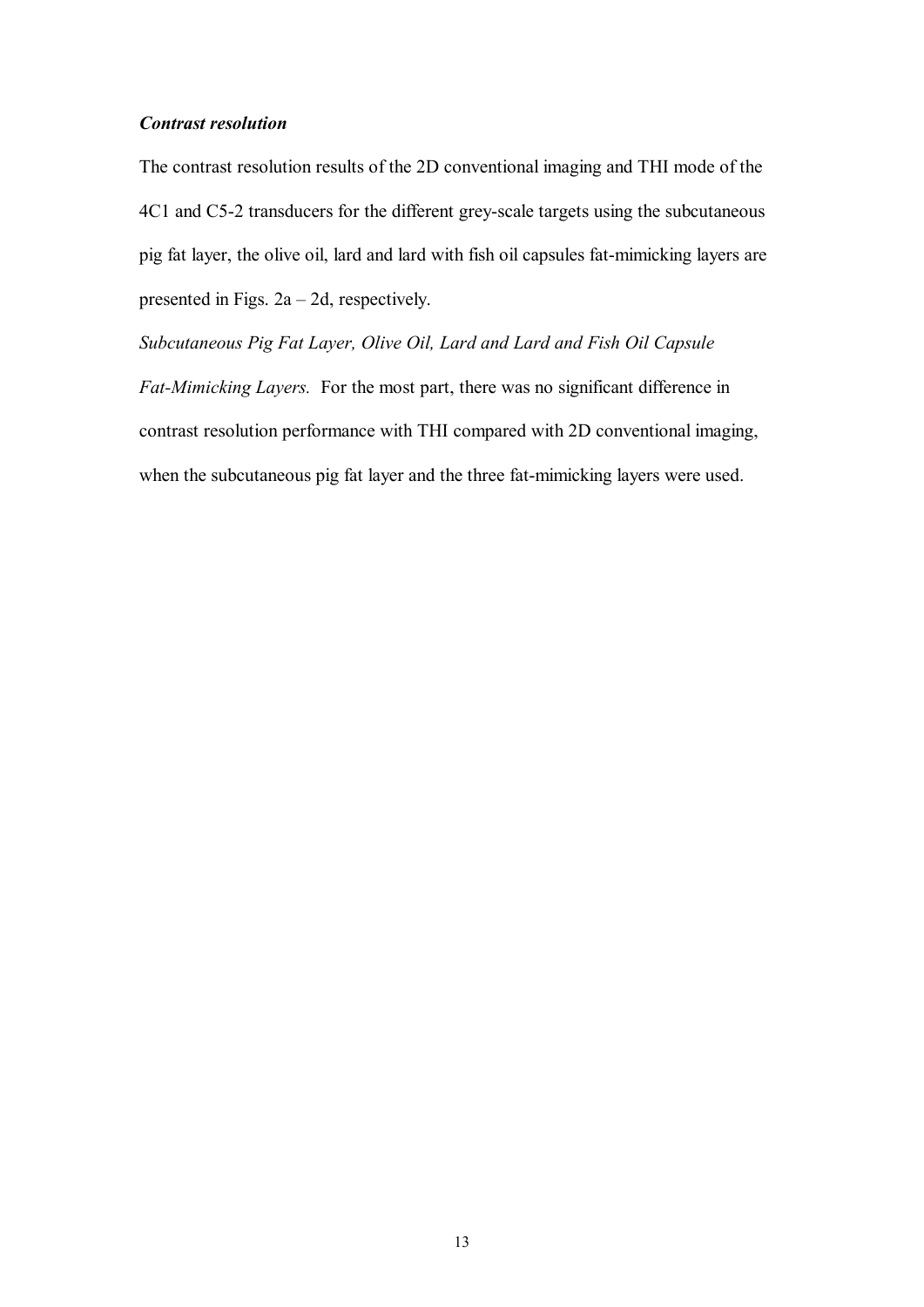#### **DISCUSSION**

The effect of subcutaneous pig fat on the image quality parameters anechoic target detection and contrast resolution performance for the 2D conventional imaging and the THI modes of the Aspen and the HDI 5000 ultrasound scanners was investigated. The subcutaneous pig fat layer was used to replicate, as closely as possible, the clinical situation and thus attempt to reproduce anechoic target detection and contrast resolution improvements in image quality reported clinically with the use of THI (Puls et al 2000; Shapiro et al 1998; Tanaka et al 2000; Tranquart et al 1999). The layer of subcutaneous pig fat was used to induce phase aberrations and beam distortion, in order to determine whether THI reduces the effect of beam distortion and image clutter as a result of the harmonic echoes passing only once (at echo reception) through the subcutaneous fat layer; this would be due to the majority of the harmonic echoes originating within the tissuemimicking phantom, deep to the subcutaneous fat layer. Indeed, improvements in the anechoic target detection performance were reproduced using this method, which may be attributed to both the narrower second harmonic beam width and the reduction in clutter. However, no improvements where found, when using THI, for contrast resolution. This result was unexpected, as many clinical studies in the literature have reported that THI improves contrast resolution across a wide range of clinical applications (Puls et al 2000; Shapiro et al 1998; Tanaka et al 2000; Tranquart et al 1999). Indeed, similar results were obtained with the tissue mimicking material phantom without using the subcutaneous pig fat layer in the previous study (Browne et al 2004), which suggests that the image quality improvements attributed to THI do not appear to be dependent on the presence of phase aberrations or beam distortion, which are invariably generated in *in-vivo*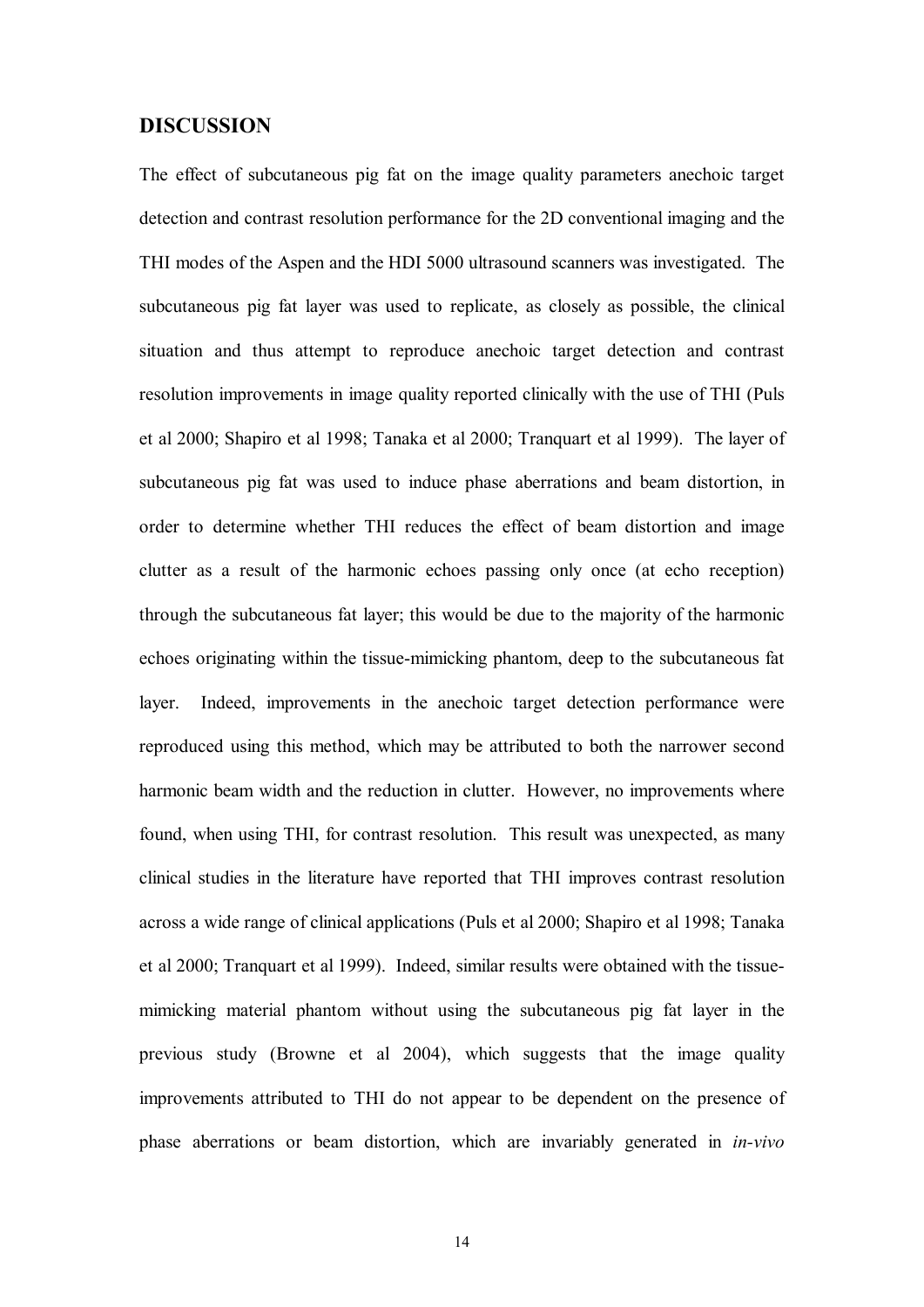conditions. The 2 mm anechoic target detection result for conventional B-mode imaging of the Aspen 4C1 transducer with the subcutaneous fat layer was found to be  $Z = 0.65$  at a depth of 80 mm, while the larger targets 4 mm and 6 mm at 80 mm were not detected for conventional B-mode imaging of the Aspen 4C1 transducer. This is a surprising result, as it would be expected that the larger targets would be easier to detect compared with the smaller targets: this odd result may be due to the computer algorithm detecting a speckle pattern in the image. The authors are currently investigating the difference in detectability of the different size targets for human observers and the computer analysis program. This lack of improvement in contrast resolution performance with THI may be may be due to a combination of two factors, the backscatter values of the targets embedded in the test phantom and the lack of contrast targets of varying size at a range of depths within the test phantom. This latter factor would facilitate the measurement of the contrast-detail performance of the ultrasound scanner (Hall et al 1993; Lopez et al 1987; Lopez et al 1992). M<sup>c</sup> Cormack et al 2002 detected improvements in contrast resolution with THI for a range of ultrasound scanners using a prototype test phantom which had sets of conical targets of varying backscatter at a range of depths. The contrast-detail analysis results obtained in this study were found to have a good correlation with clinical perception of contrast resolution for the same ultrasound scanners (McCormack et al 2002). This result suggests that a new approach to evaluating contrast resolution may need to be investigated. Furthermore, the use of the current design of tissue-mimicking phantom in combination with a fat layer was possibly not appropriate for the evaluation of the contrast enhancements attributed to THI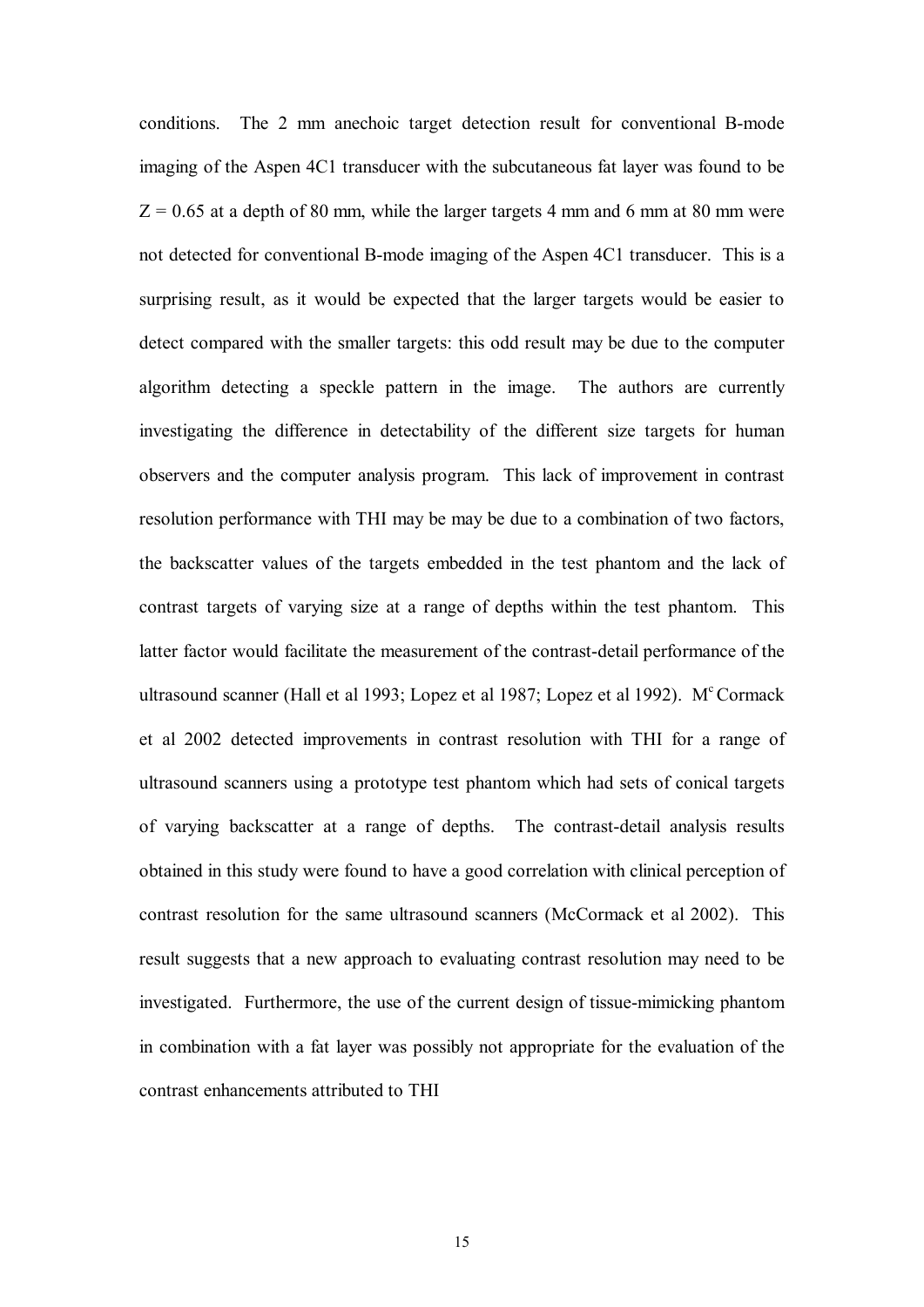It was felt that the use of fat-mimicking layers used in combination with the test phantom would also better demonstrate the clinical improvements reported in the literature arising from the use of THI on the two different ultrasound scanners, similar to that found for the subcutaneous pig fat layer, and, consequently, better demonstrate the clinical improvements reported in the literature arising from the use of THI (Entrekin et al 2001; Tanaka et al 2000; Tranquart et al 1999). This technique could also be used to quantify improvements in image quality of new imaging modes with ultrasound scanners of varying complexity. Only the magnitude of the visibility index differs between the fat-mimicking layers and the subcutaneous pig fat layer. In the present study, the three different fat-mimicking layers were found to produce similar results to those obtained using the subcutaneous fat layer. The attenuations of the different fat layers were quiet different (the subcutaneous fat layer  $=3$  dB cm<sup>-1</sup> at 2 MHz, olive oil layer =  $0.87$  dB cm<sup>-1</sup> at 3 MHz and the lard layers = 12.6 dB cm<sup>-1</sup> at 3 MHz); this would have had an effect on the magnitude of harmonics generated and, therefore, on the comparative results obtained in the study. However, this effect may not have been a major one, as improvements were found for anechoic target detection with THI compared with conventional B-mode imaging for all four fat layers used in the study. Clinically-reported improvement in anechoic target detection using THI was confirmed in our experiments with the three different types of fat-mimicking layers; furthermore, as can be seen from Tables  $1a - 1c$ , no improvements in anechoic target detection were seen with THI for the phantom alone. Therefore, the fat-mimicking layers may be useful for evaluating anechoic target detection image quality performance of THI compared with 2D conventional imaging. However, the reported improvement in contrast resolution was not observed in our study. Furthermore, different-sized fat layers were initially used in this study, but it was found that fat layers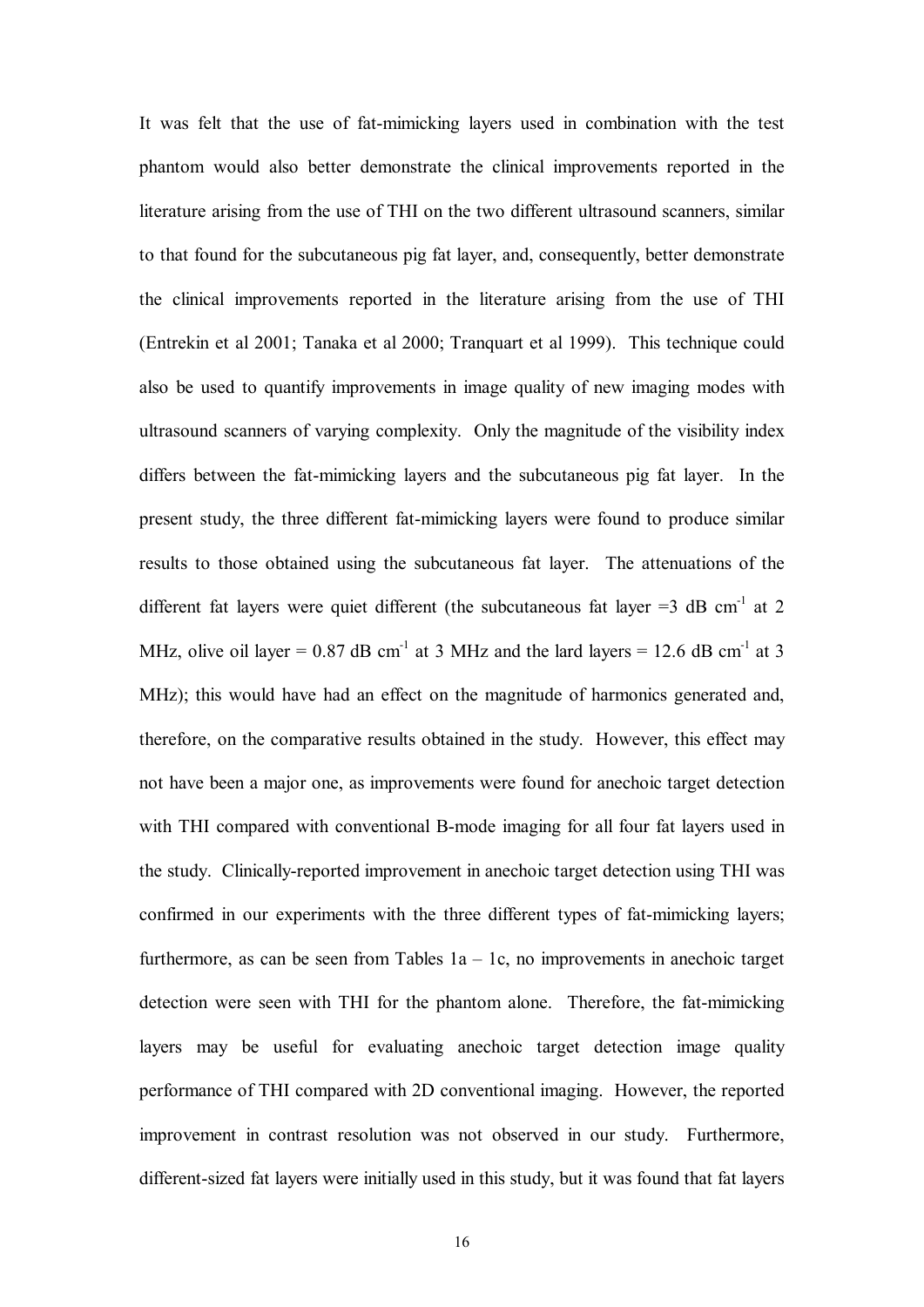larger than 1 cm are very attenuating and images of the anechoic targets at depths greater than 3 cm could not be obtained, nor could images of the contrast targets be obtained.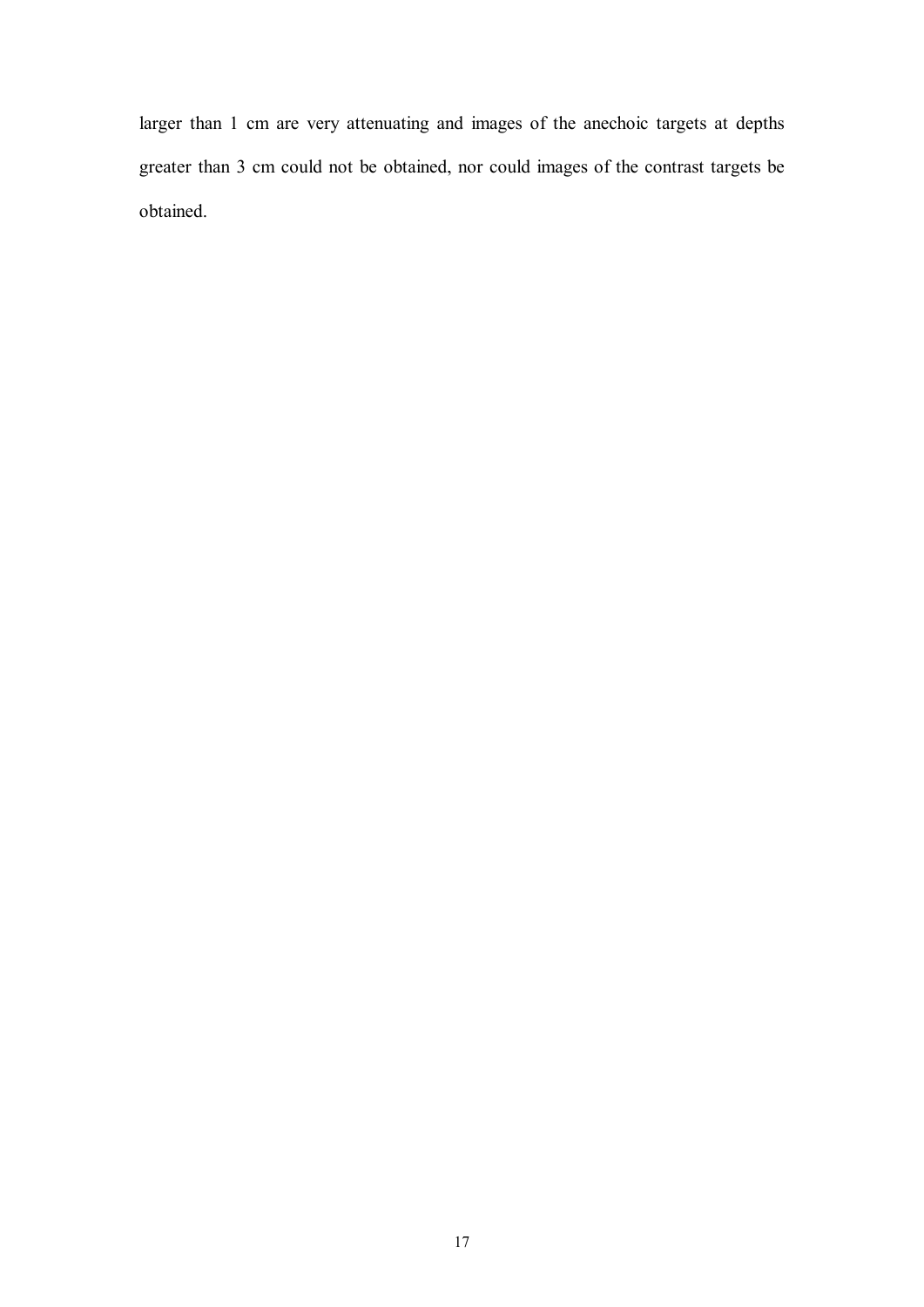#### **CONCLUSIONS**

In this paper, it was found that THI improved anechoic target detection performance with the use of a subcutaneous pig fat layer compared with 2D conventional imaging and that a similar trend in the results was found for three different types of fat mimicking layers evaluated; only the magnitude differed. However, THI was not found to improve contrast resolution with any of the different fat-layers. This might be due to the particular backscattering properties of the targets relative to those of the surrounding medium and to the particular method used to determine the contrast resolution (only four different backscattering targets at one set depth). Therefore, it was felt that the lack of improvement in contrast resolution performance might be due to the test phantom design and not to whether a layer was present that caused beam distortion and phase aberrations. It was also found that the use of fat-mimicking layers replicated the effect of a subcutaneous pig fat layer on the image quality parameters anechoic target detection and contrast resolution and may, therefore, be useful for evaluating the image quality performance of THI compared with 2D conventional imaging.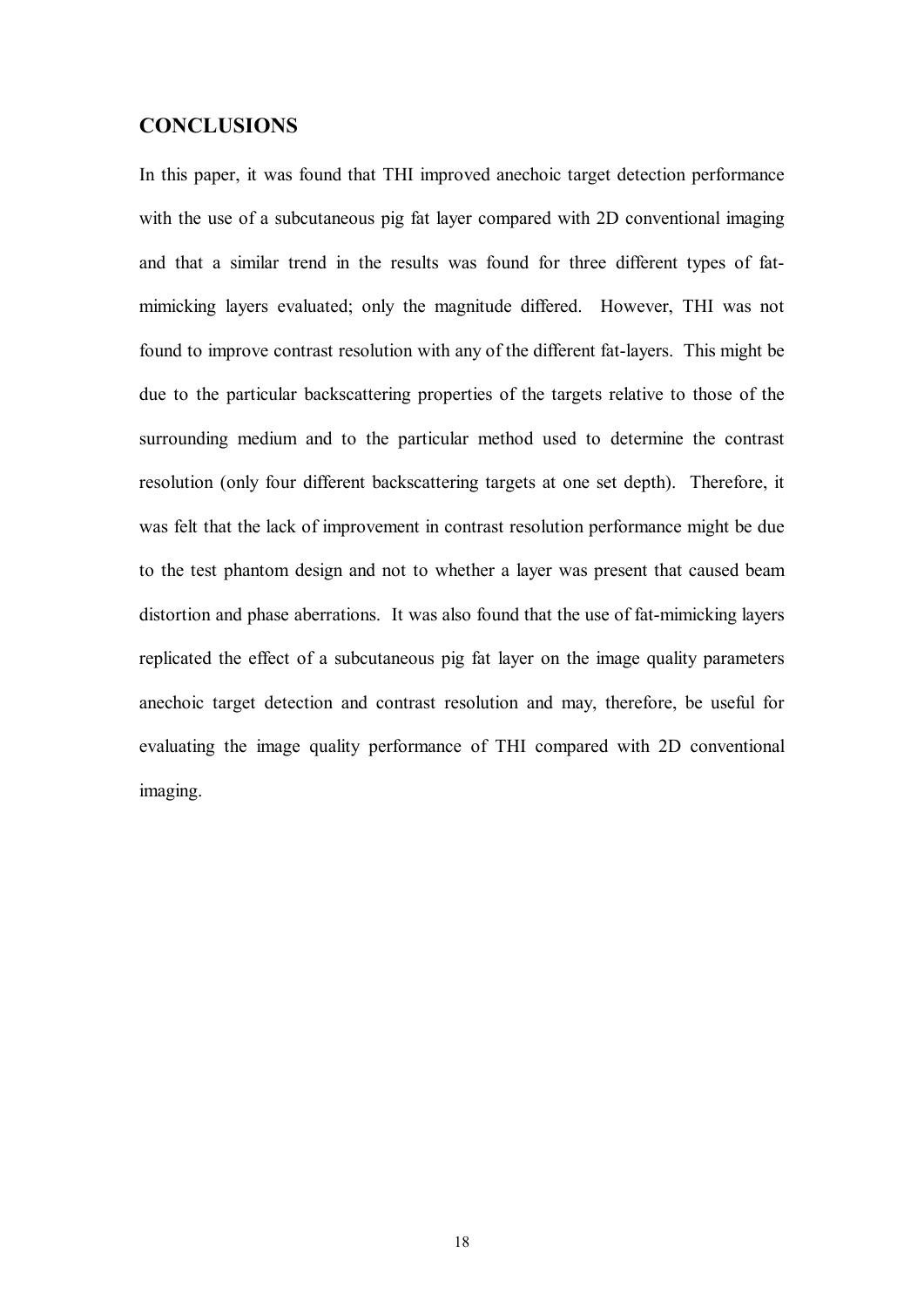#### **REFERENCES**

Averkiou MA, Roundhill DN, and Powers JE. A new imaging technique based on the nonlinear properties of tissues. IEEE Ultrasonics Symposium. 1997;1561-1566.

Browne JE, Ramnarine KV, Watson AJ, and Hoskins PR. Assessment of the Acoustic Properties of Common Tissue-Mimicking Test Phantoms. Ultrasound in Medicine and Biology. 2003;29:1053-1060.

Browne JE, Watson AJ, Gibson NM, Dudley NJ, and Elliott AT. Objective Measurements of Image Quality. Ultrasound in Medicine and Biology. 2004;30:229 237.

Christopher T. Finite amplitude distortion-based inhomogeneous pulse echo ultrasonic imaging. Ieee Transactions on Ultrasonics Ferroelectrics and Frequency Control. 1997;44:125139.

Claudon M, Tranquart F, Evans DH, Lefevre F, and Correas JM. Advances in ultrasound. European Radiology. 2002;12:7-18.

Desser TS and Jeffrey RB. Tissue harmonic imaging techniques: Physical principles and clinical applications. Seminars in Ultrasound Ct and Mri. 2001;22:1-10.

Entrekin RR, Porter BA, Sillesen HH, Wong AD, Cooperberg PL, and Fix CH. Realtime spatial compound imaging: Application to breast, vascular, and musculoskeletal ultrasound. Seminars in Ultrasound Ct and Mri. 2001;22:50-64.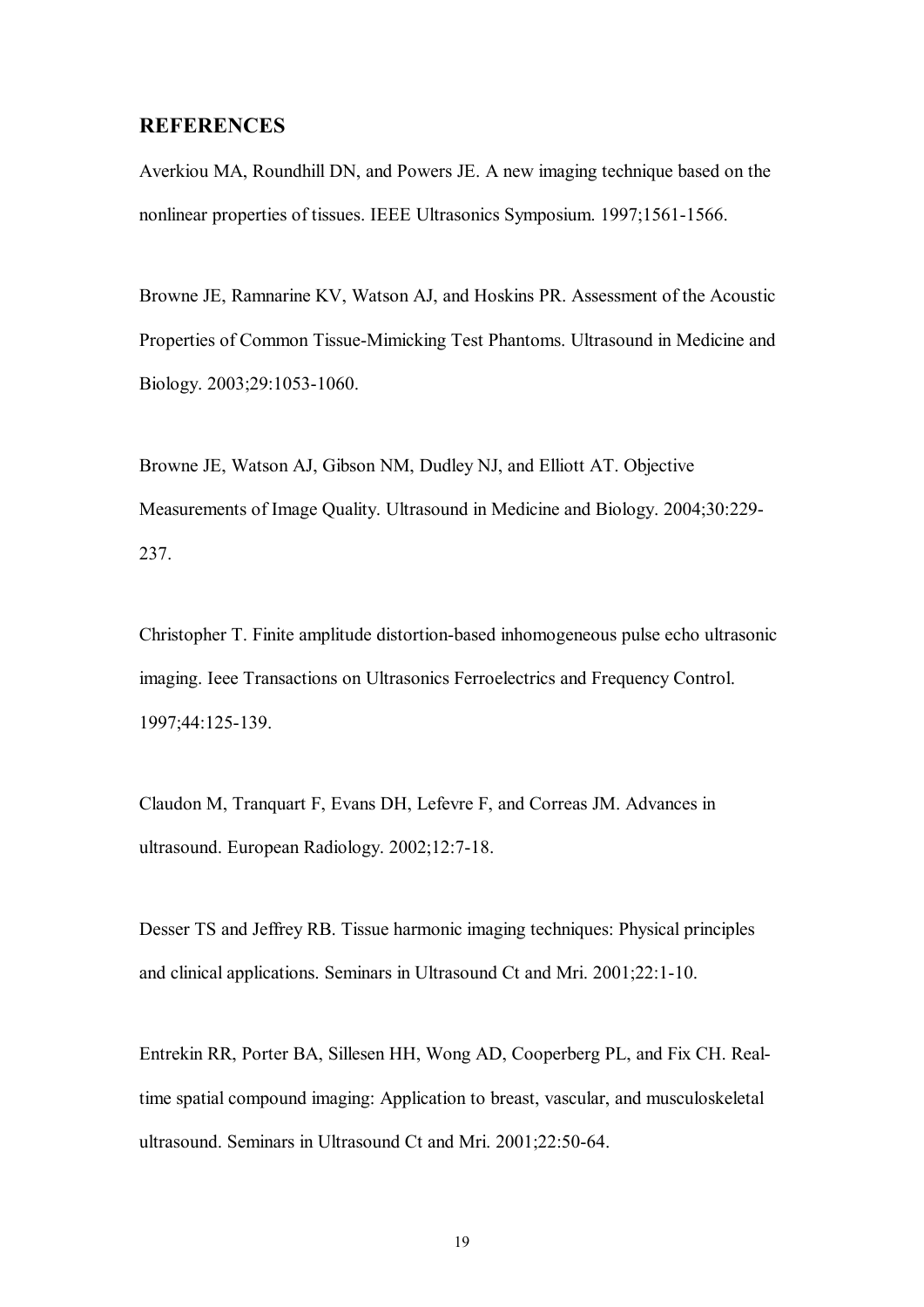Gammell RM, Le Croisette DH, and Heyser RC. Temperature and frequency dependence of ultrasonic attenuation in selected tissues. Ultrasound in Medicine and Biology. 1979;5:269-277.

Gibson NM, Dudley NJ, and Griffith K. A computerised quality control testing system for B-mode ultrasound. Ultrasound in Medicine and Biology. 2001;27:1697-1711.

Hall TJ, Insana MF, Soller NM, and Harrison LA. Ultrasound Contrast-Detail Analysis - A Preliminary-Study in Human Observer Performance. Medical Physics. 1993;20:117127.

Lewin PA and Busk H. *In vivo* ultrasonic measurements of tissue properties. IEEE Ultrasonics Symposium. 1982;709-712.

Li YD and Zagzebski JA. Computer model for harmonic ultrasound imaging. IEEE Transactions on Ultrasonics Ferroelectrics and Frequency Control. 2000;47:1000 1013.

Lopez H, Loew MH, Butler PF, and Hill MH. A Clinical-Evaluation of Contrast-Detail Analysis of Ultrasound Images. Ultrasonic Imaging. 1987;9:49-50.

Lopez H, Loew MH, and Goodenough DJ. Objective Analysis of Ultrasound Images by Use of A Computational Observer. Ieee Transactions on Medical Imaging. 1992;11:496-506.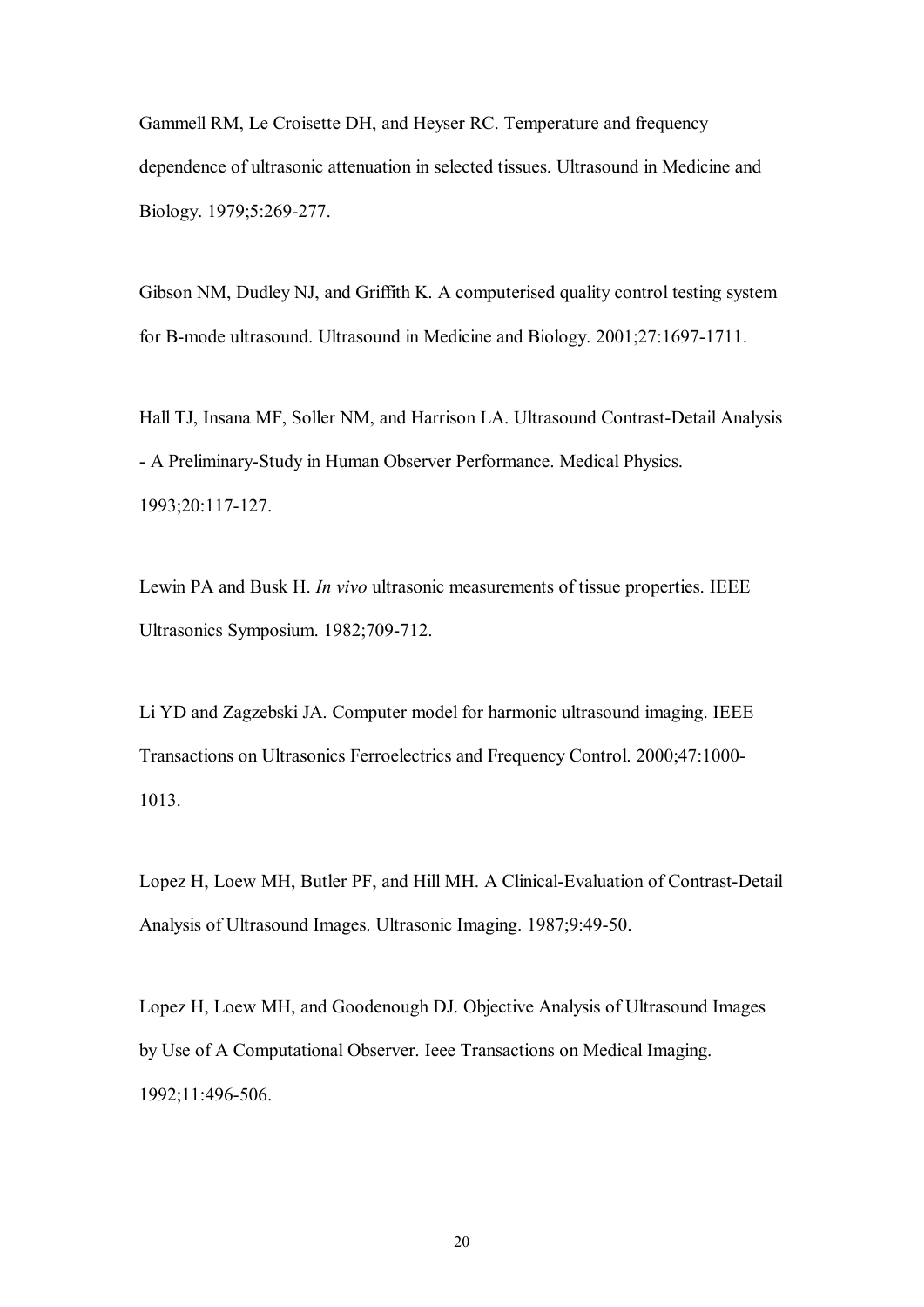McCormack S, Evans JA, and Metcalfe SC. Assessing the improvement in contrast detail resolution using tissue harmonic imaging. Ultrasound Quality Assurance 2002: B-mode, Doppler and New Modalities.

Puls I, Berg D, Maurer M, Schliesser M, Hetzel G, and Becker G. Transcranial sonography of the brain parenchyma: Comparison of B-mode imaging and tissue harmonic imaging. Ultrasound in Medicine and Biology. 2000;26:189-194.

Shapiro RS, Wagreich J, Parsons RB, Stancato-Pasik A, Yeh HC, and Lao R. Tissue harmonic imaging sonography: Evaluation of image quality compared with conventional sonography. American Journal of Roentgenology. 1998;171:1203-1206.

Tanaka S, Oshikawa O, Sasaki T, Ioka T, and Tsukuma H. Evaluation of tissue harmonic imaging for the diagnosis of focal liver lesions. Ultrasound in Medicine and Biology. 2000;26:183-187.

Tranquart F, Grenier N, Eder V, and Pourcelot L. Clinical use of ultrasound tissue harmonic imaging. Ultrasound in Medicine and Biology. 1999;25:889-894.

Ward B, Baker AC, and Humphrey VF. Nonlinear propagation applied to the improvement of resolution in diagnostic medical ultrasound. Journal of the Acoustical Society of America. 1997;101:143-154.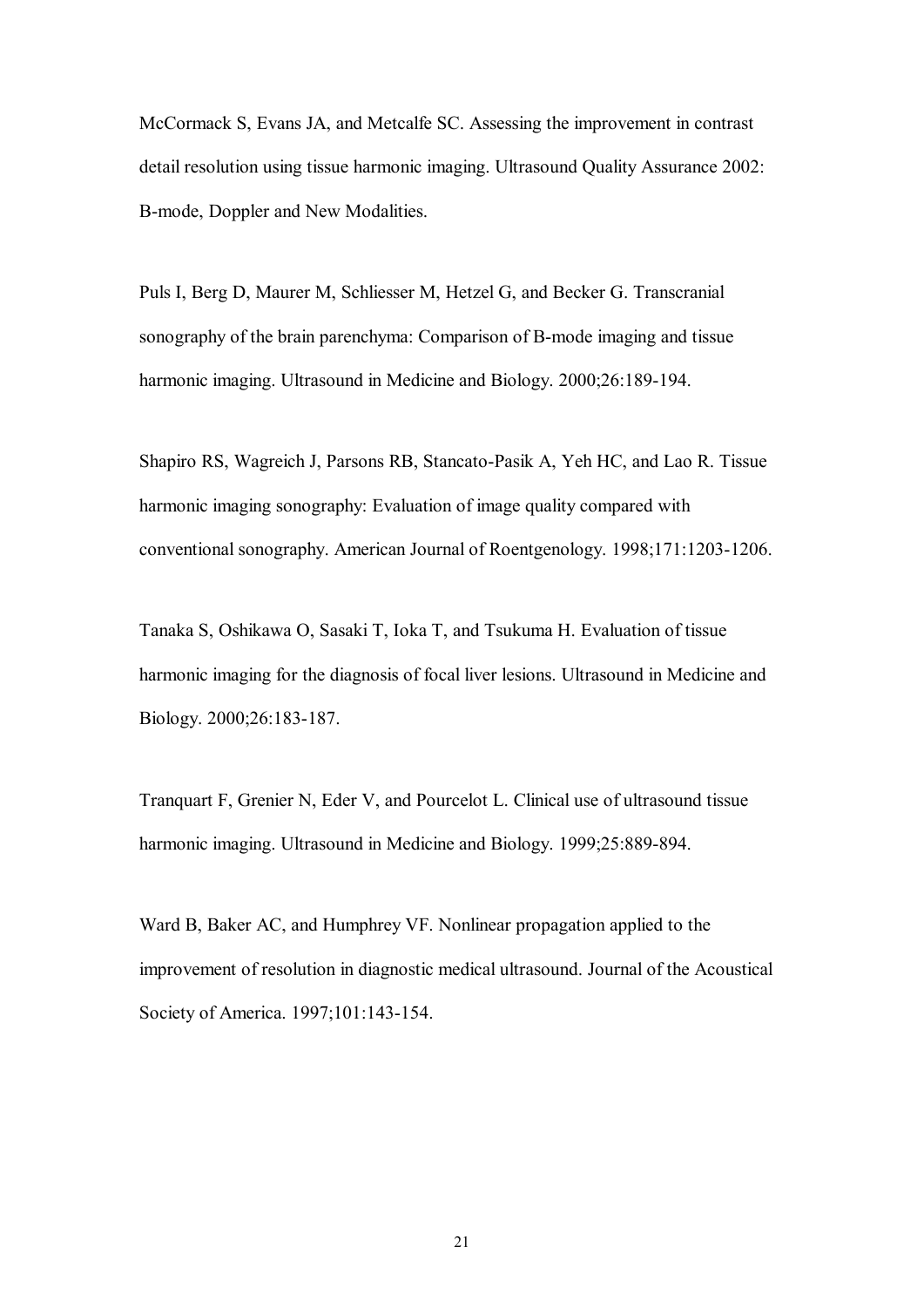**Table 1a. Zcoefficient of the 6 mm anechoic target as a function of depth for 2D conventional imaging and THI of the 4C1 and C52 curvilinear abdominal transducers in the general purpose test object with the subcutaneous pig fat layer, the olive oil, the lard and the lard and fish oil capsules fatmimicking layers.**

| <b>Type of layer</b>    | 4C1                | 4C1                         | $C5-2$             | $C5-2$                     |  |
|-------------------------|--------------------|-----------------------------|--------------------|----------------------------|--|
| Depth of anechoic       | 2D imaging         | <b>THI</b>                  | 2D imaging         | <b>THI</b>                 |  |
| target                  |                    |                             |                    |                            |  |
|                         |                    | Focal points at 40, 110 and |                    | Focal points at 20, 50, 90 |  |
|                         |                    | 150mm                       |                    | and 140mm                  |  |
|                         | Error $(\pm 0.01)$ |                             | Error $(\pm 0.01)$ |                            |  |
| <b>Subcutaneous fat</b> |                    |                             |                    |                            |  |
| 30mm                    | 0.81               | 0.92                        | 0.96               | 1.03                       |  |
| 80 mm                   | $\overline{0}$     | 0.58                        | 0.8                | 1.0                        |  |
| 140 mm                  | $\boldsymbol{0}$   | $\boldsymbol{0}$            | $\boldsymbol{0}$   | $\boldsymbol{0}$           |  |
| <b>Olive oil</b>        |                    |                             |                    |                            |  |
| $30 \text{ mm}$         | 0.99               | 0.86                        | 0.98               | 1.05                       |  |
| 80 mm                   | 0.87               | 0.84                        | 0.75               | 0.83                       |  |
| 140 mm                  | $\boldsymbol{0}$   | $\boldsymbol{0}$            | $\boldsymbol{0}$   | $\boldsymbol{0}$           |  |
| Lard                    |                    |                             |                    |                            |  |
| 30 mm                   | 1.09               | 1.01                        | 1.12               | 1.14                       |  |
| 80 mm                   | 1.08               | 1.02                        | 0.89               | 0.66                       |  |
| 140 mm                  | $\boldsymbol{0}$   | $\boldsymbol{0}$            | $\overline{0}$     | $\boldsymbol{0}$           |  |
| Lard and fish oil       |                    |                             |                    |                            |  |
| capsules                |                    |                             |                    |                            |  |
| $30 \text{ mm}$         | 0.96               | 0.89                        | 0.68               | 1.0                        |  |
| 80 mm                   | 0.83               | 0.69                        | 0.85               | 0.82                       |  |
| 140 mm                  | $\boldsymbol{0}$   | $\boldsymbol{0}$            | $\boldsymbol{0}$   | $\boldsymbol{0}$           |  |
| <b>Phantom alone</b>    |                    |                             |                    |                            |  |
|                         |                    |                             |                    |                            |  |
| 30 mm                   | 1.14               | 0.87                        | 1.09               | 0.79                       |  |
| 80 mm                   | 0.89               | 0.94                        | 0.97               | 0.73                       |  |
| 140 mm                  | 0.71               | 0.57                        | 0.72               | $\boldsymbol{0}$           |  |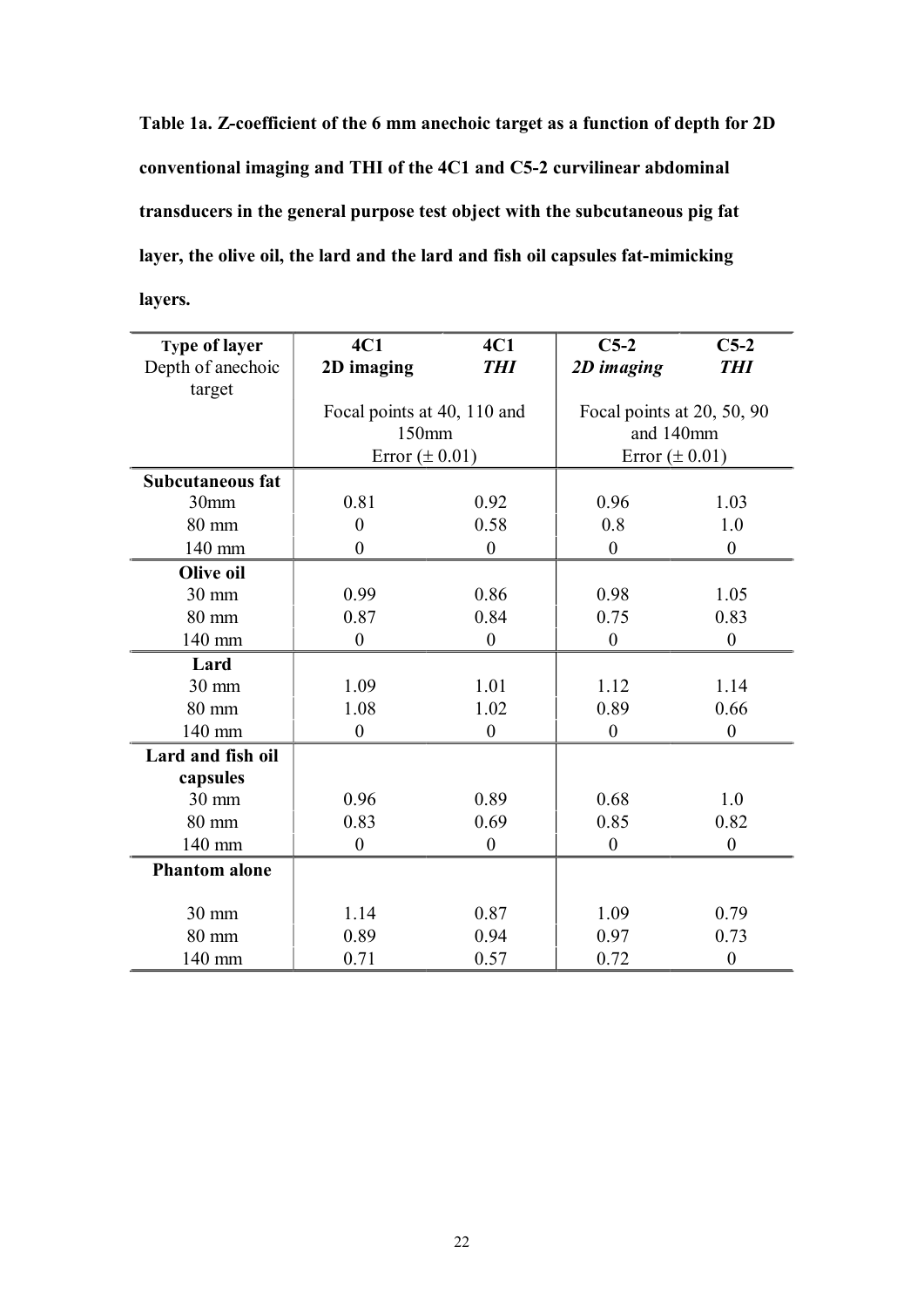**Table 1b. Zcoefficient of the 4 mm anechoic target as a function of depth for 2D conventional imaging and THI of the 4C1 and C52 curvilinear abdominal transducers in the general purpose test object with the subcutaneous pig fat layer, the olive oil, the lard and the lard and fish oil capsules fatmimicking layers.**

| <b>Type of layer</b>    | 4C1                         | 4C1              | $C5-2$                                  | $C5-2$           |
|-------------------------|-----------------------------|------------------|-----------------------------------------|------------------|
| Depth of anechoic       | 2D imaging                  | <b>THI</b>       | 2D imaging                              | <b>THI</b>       |
| target                  |                             |                  |                                         |                  |
|                         | Focal points at 40, 110 and |                  | Focal points at 20, 50, 90<br>and 140mm |                  |
|                         | 150mm                       |                  |                                         |                  |
|                         | Error $(\pm 0.01)$          |                  | Error $(\pm 0.01)$                      |                  |
| <b>Subcutaneous fat</b> |                             |                  |                                         |                  |
| 30 <sub>mm</sub>        | 0.68                        | 0.68             | 0.98                                    | 1.1              |
| $80 \text{ mm}$         | $\overline{0}$              | 0.71             | 0.83                                    | 0.93             |
| 140 mm                  | $\overline{0}$              | $\overline{0}$   | $\boldsymbol{0}$                        | $\boldsymbol{0}$ |
| Olive oil               |                             |                  |                                         |                  |
| 30 mm                   | 0.78                        | 0.75             | 0.81                                    | 0.94             |
| $80 \text{ mm}$         | 0.77                        | 0.85             | 0.51                                    | 0.89             |
| 140 mm                  | $\boldsymbol{0}$            | $\boldsymbol{0}$ | $\boldsymbol{0}$                        | $\boldsymbol{0}$ |
| Lard                    |                             |                  |                                         |                  |
| $30 \text{ mm}$         | 0.96                        | 1.02             | 1.06                                    | 0.99             |
| 80 mm                   | 1.07                        | 0.99             | 0.79                                    | 0.79             |
| 140 mm                  | $\boldsymbol{0}$            | $\overline{0}$   | $\boldsymbol{0}$                        | $\boldsymbol{0}$ |
| Lard and fish oil       |                             |                  |                                         |                  |
| capsules                |                             |                  |                                         |                  |
| 30 mm                   | 0.85                        | 0.77             | 0.98                                    | 1.13             |
| 80 mm                   | 0.82                        | 0.71             | 0.79                                    | 0.82             |
| 140 mm                  | $\overline{0}$              | $\overline{0}$   | $\boldsymbol{0}$                        | $\boldsymbol{0}$ |
| <b>Phantom alone</b>    |                             |                  |                                         |                  |
| 30 mm                   | 1.01                        | 0.79             | 1.06                                    | 0.81             |
| 80 mm                   | 0.78                        | 0.87             | 0.81                                    | 0.71             |
| 140 mm                  | 0.68                        | $\theta$         | $\boldsymbol{0}$                        | $\boldsymbol{0}$ |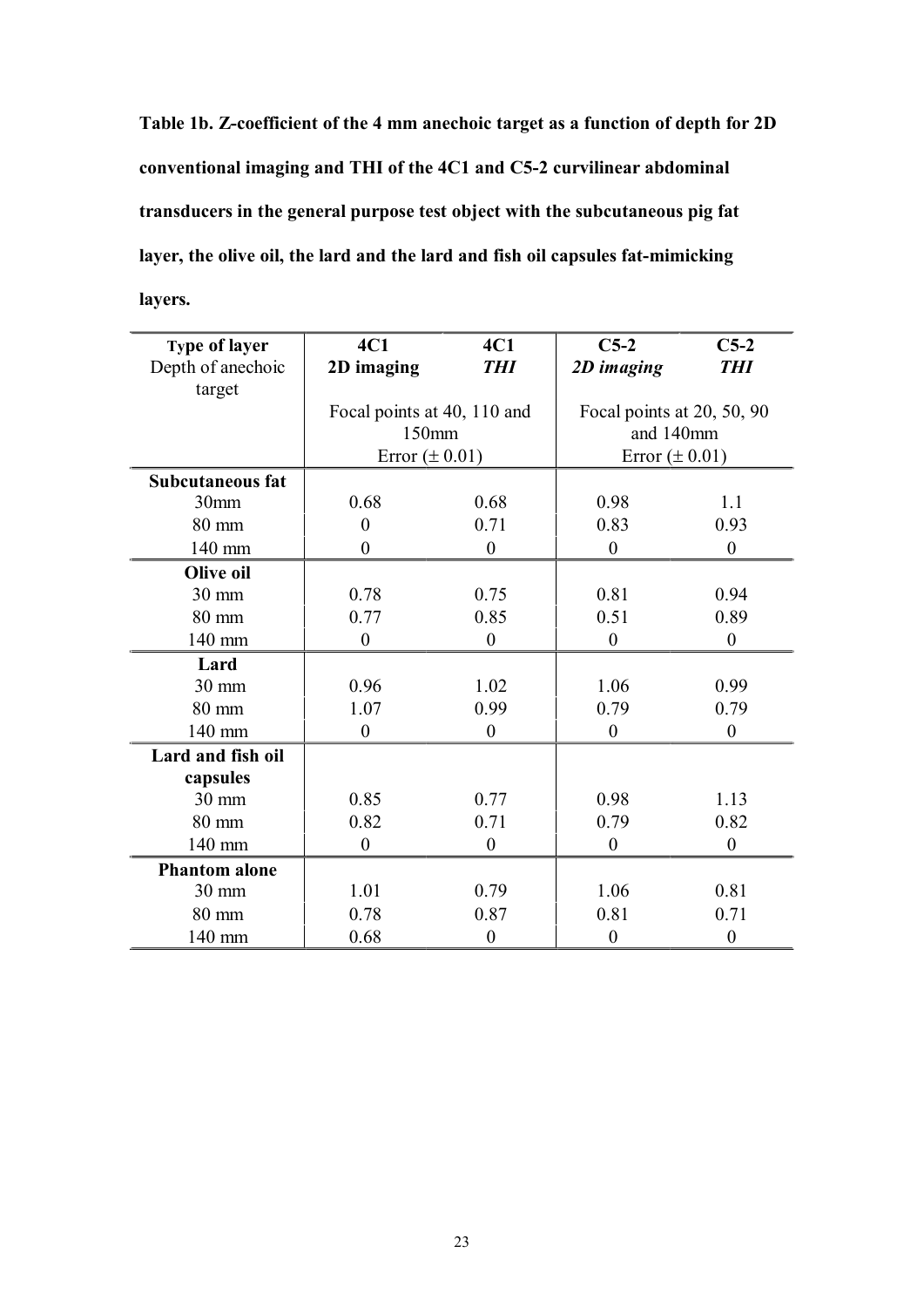**Table 1c. Zcoefficient of the 2 mm anechoic target as a function of depth for 2D conventional imaging and THI of the 4C1 and C52 curvilinear abdominal transducers in the general purpose test object with the subcutaneous pig fat layer, the olive oil, the lard and the lard and fish oil capsules fatmimicking layers.**

| <b>Type of layer</b><br>Depth of anechoic | 4C1<br>2D imaging           | 4C1<br><b>THI</b> | $C5-2$<br>2D imaging       | $C5-2$<br><b>THI</b> |
|-------------------------------------------|-----------------------------|-------------------|----------------------------|----------------------|
| target                                    |                             |                   |                            |                      |
|                                           | Focal points at 40, 110 and |                   | Focal points at 20, 50, 90 |                      |
|                                           | 150mm                       |                   | and 140mm                  |                      |
|                                           | Error $(\pm 0.01)$          |                   | Error $(\pm 0.01)$         |                      |
| <b>Subcutaneous fat</b>                   |                             |                   |                            |                      |
| 30mm                                      | 0.94                        | 0.59              | 0.67                       | 0.8                  |
| $80 \text{ mm}$                           | 0.65                        | 0.67              | 0.69                       | 0.75                 |
| 140 mm                                    | $\boldsymbol{0}$            | $\boldsymbol{0}$  | $\boldsymbol{0}$           | $\boldsymbol{0}$     |
| Olive oil                                 |                             |                   |                            |                      |
| 30 mm                                     | $\overline{0}$              | $\overline{0}$    | $\overline{0}$             | 0.54                 |
| $80 \text{ mm}$                           | $\theta$                    | $\theta$          | $\theta$                   | 0.61                 |
| 140 mm                                    | $\overline{0}$              | $\theta$          | $\boldsymbol{0}$           | $\boldsymbol{0}$     |
| Lard                                      |                             |                   |                            |                      |
| $30 \text{ mm}$                           | 0.79                        | 0.7               | 0.73                       | 0.91                 |
| $80 \text{ mm}$                           | 1.02                        | 0.86              | $\overline{0}$             | $\overline{0}$       |
| 140 mm                                    | $\boldsymbol{0}$            | $\boldsymbol{0}$  | $\boldsymbol{0}$           | $\overline{0}$       |
| Lard and fish oil                         |                             |                   |                            |                      |
| capsules                                  |                             |                   |                            |                      |
| 30 mm                                     | 0.83                        | 1.22              | $\theta$                   | $\Omega$             |
| $80 \text{ mm}$                           | $\overline{0}$              | $\theta$          | $\overline{0}$             | $\theta$             |
| 140 mm                                    | $\boldsymbol{0}$            | $\boldsymbol{0}$  | $\boldsymbol{0}$           | $\overline{0}$       |
| <b>Phantom alone</b>                      |                             |                   |                            |                      |
| 30 mm                                     | 0.57                        | $\theta$          | 0.67                       | 0.5                  |
| 80 mm                                     | 0.55                        | 0                 | 0.74                       | 0.57                 |
| 140 mm                                    | $\boldsymbol{0}$            | 0                 | $\boldsymbol{0}$           | $\boldsymbol{0}$     |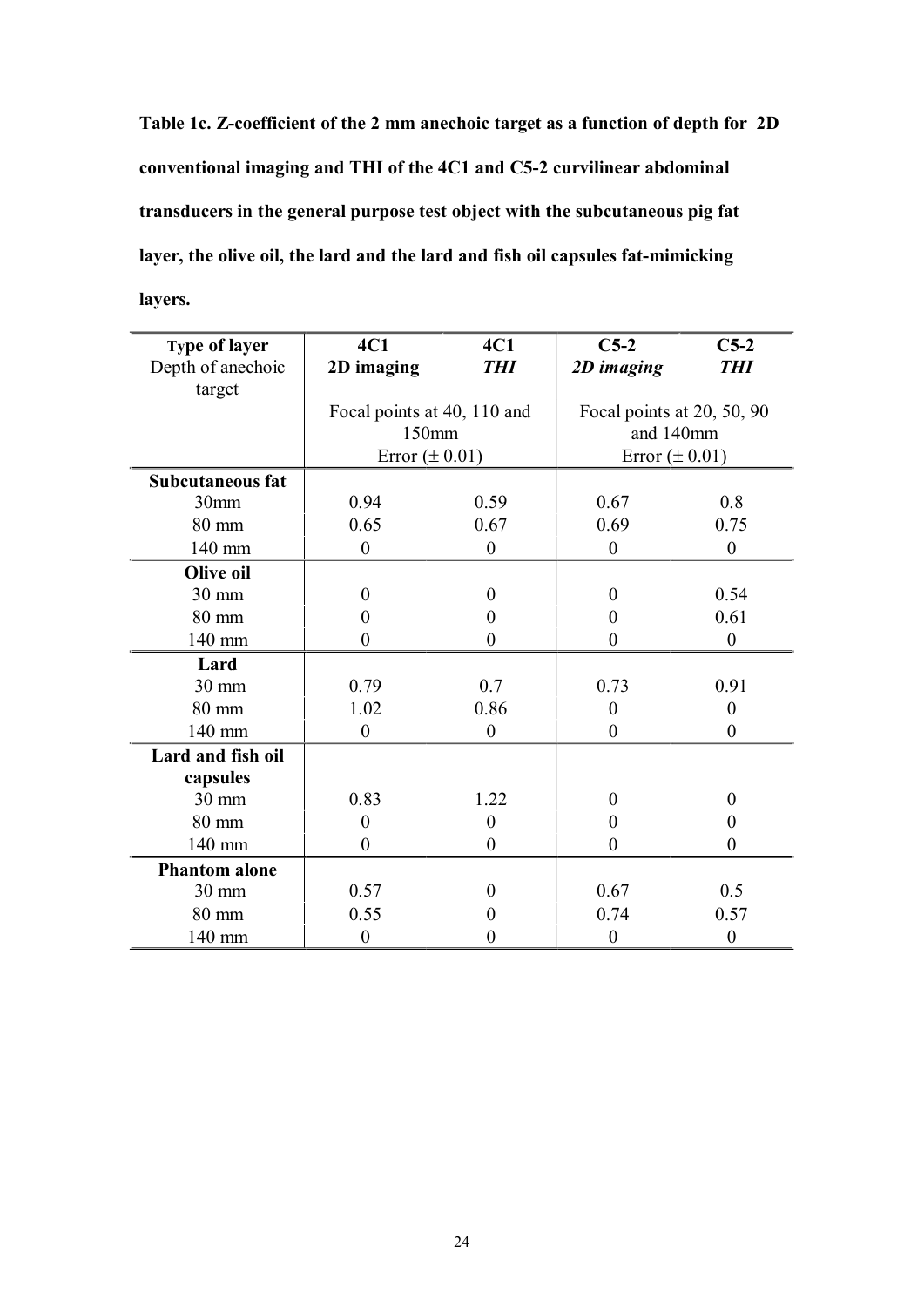**Fig. 1.** (a) *The RMI 403 GS LE multipurpose greyscale phantom; (b) Anechoic target group: RMI 403 GS LE test object; (c) Contrast target group: RMI 403 GS LE test object.*

**Fig. 2.** Contrast resolution of the B-mode (-B) and THI (-T) mode of the 4C1 and C5-2 *transducers.* (a) *Model 403GS LE test phantom and pig fat layer; (b) Model 403GS LE test phantom and olive oil layer; (c) Model 403GS LE test phantom and lard layer;(c) Model 403GS LE test phantom and lard & fish oil capsules layer.*

**Fig. 3.** *2D conventional images of the anechoic targets using the 4C1 transducer. (a) Subcutaneous pig fat layer; (b) Olive oil fat-mimicking layer; (c) Lard fat-mimicking layer and (d) Lard and fish oil capsules fa- mimicking layer.*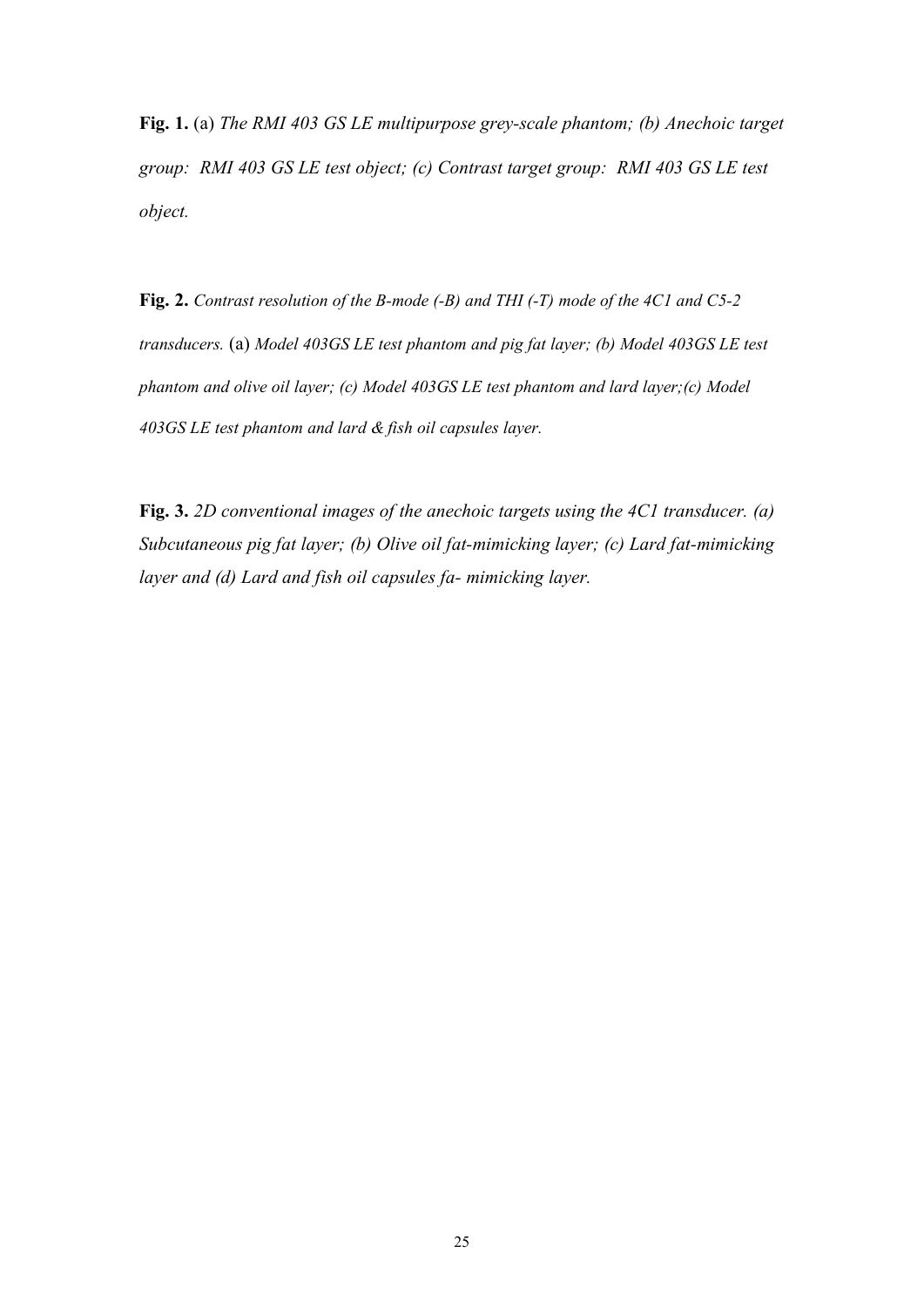

Fig.  $1(a)$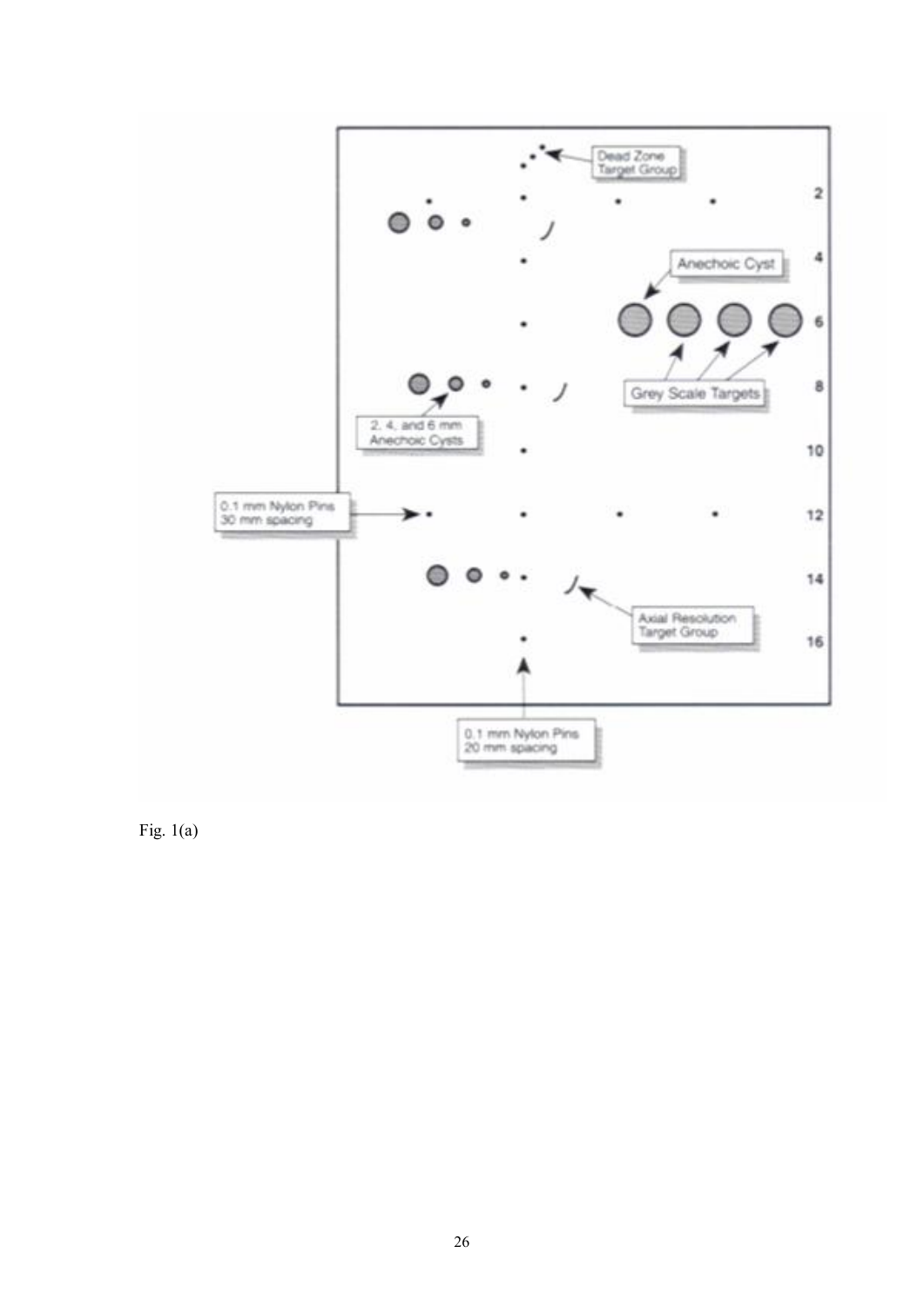

Fig. 1(b)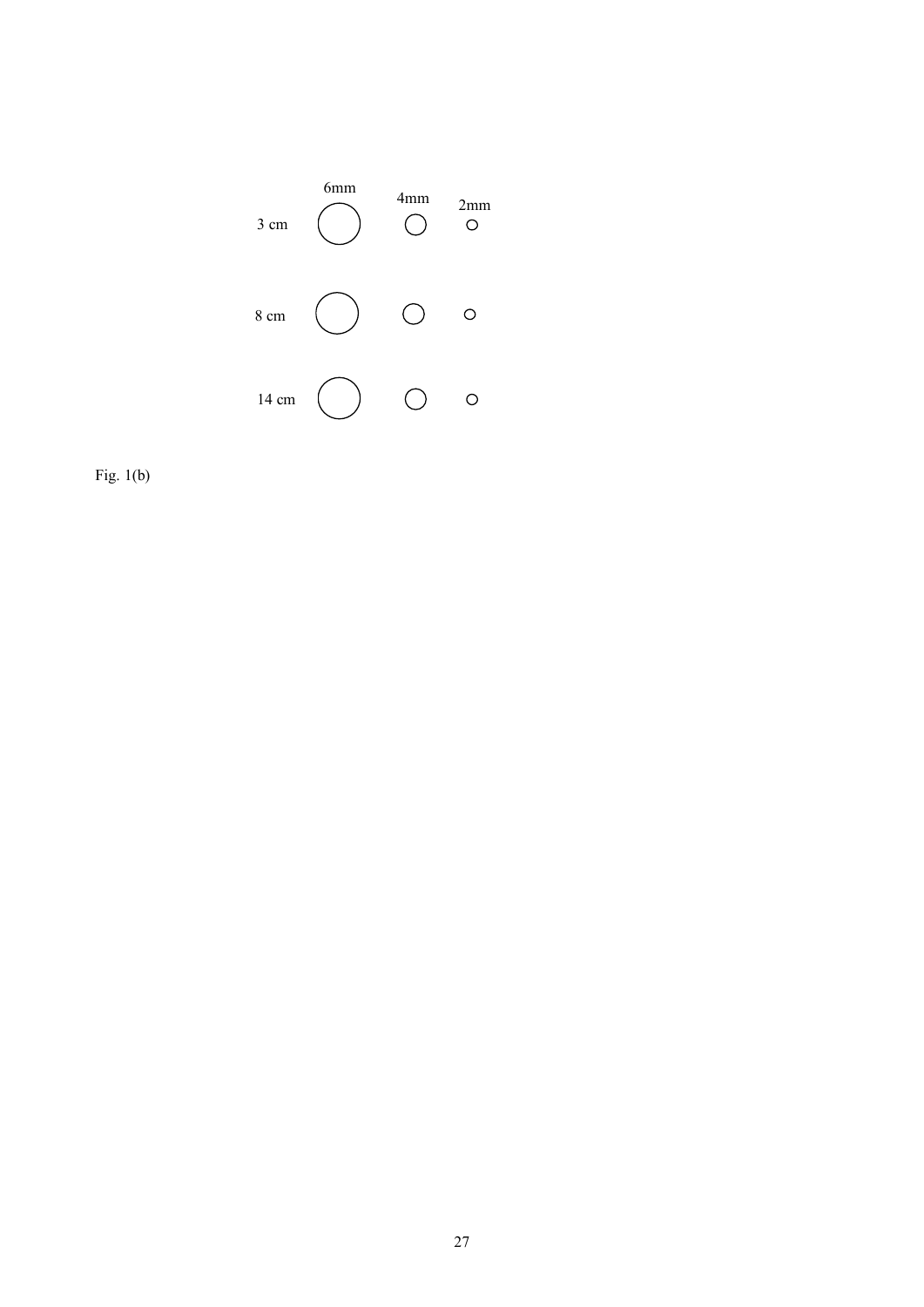

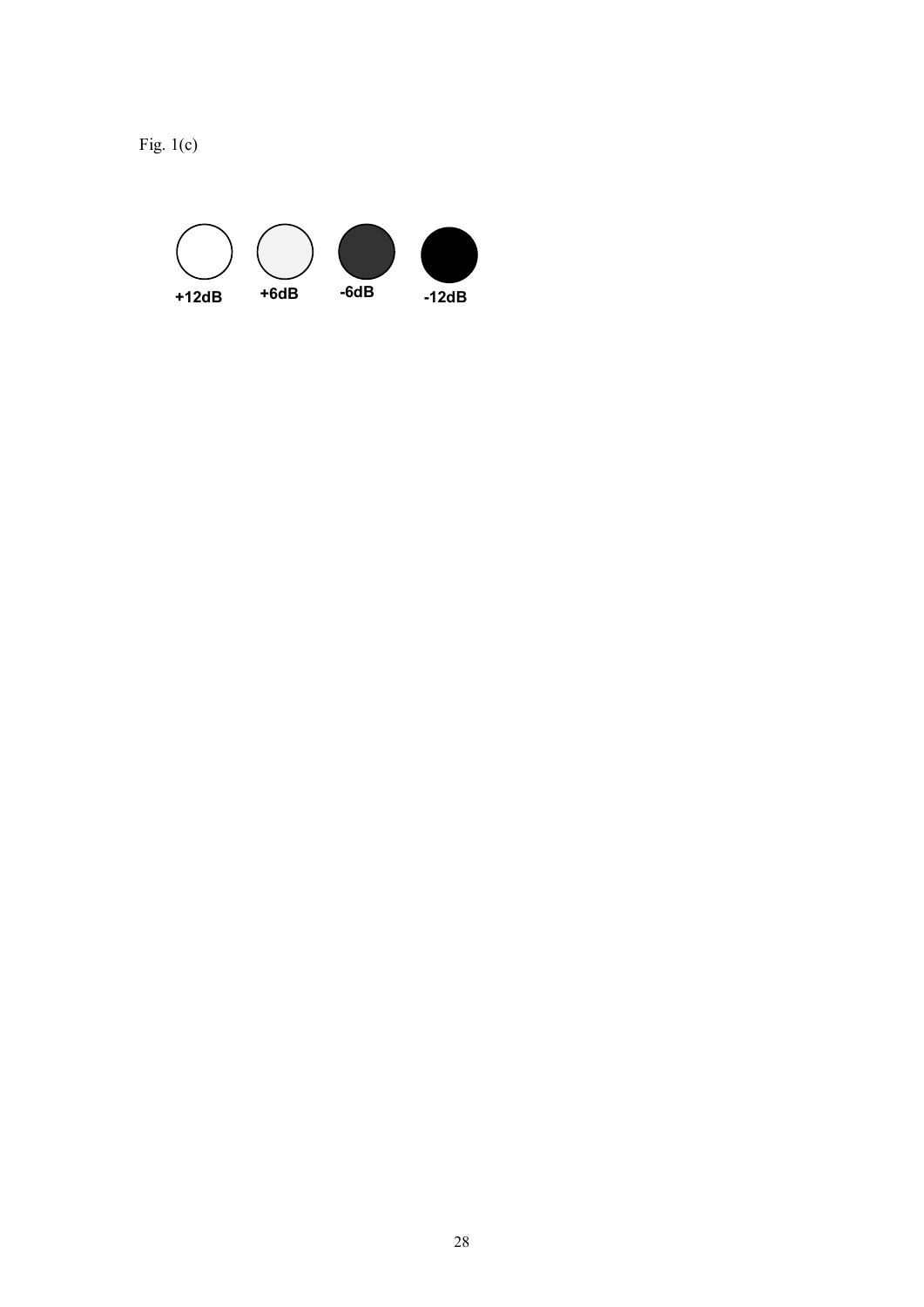

Fig. 2(a)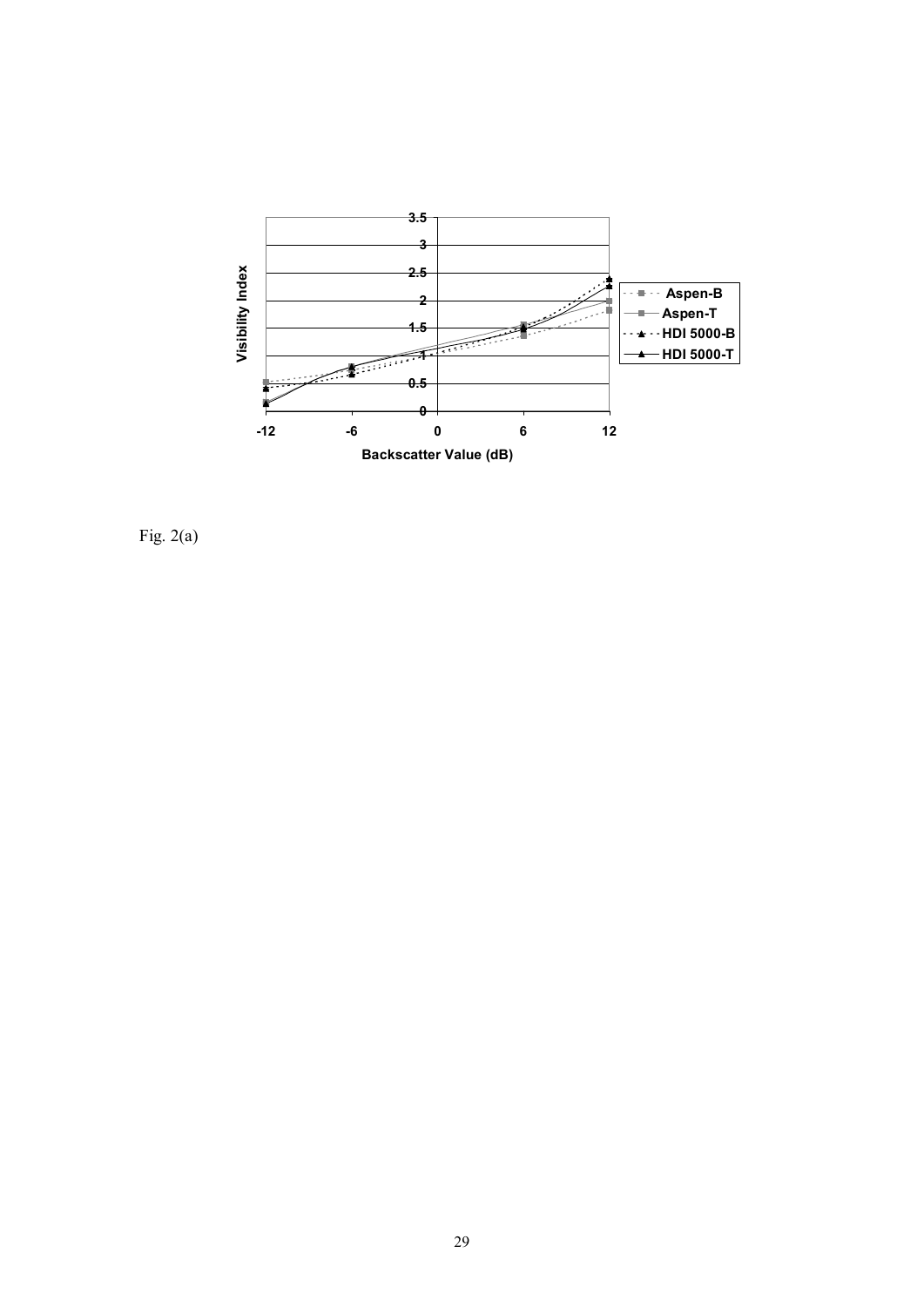

Fig. 2(b)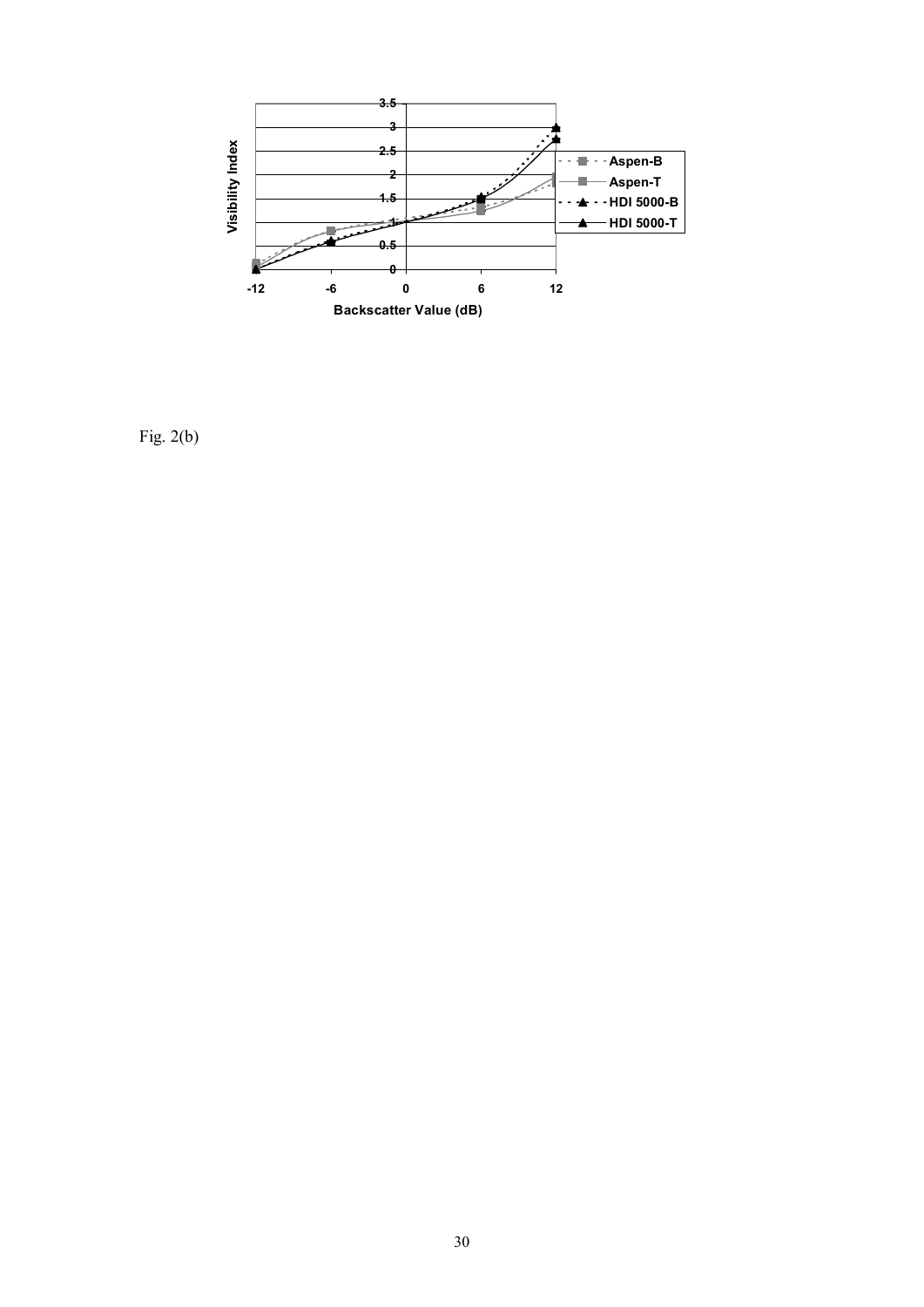

Fig. 2(c)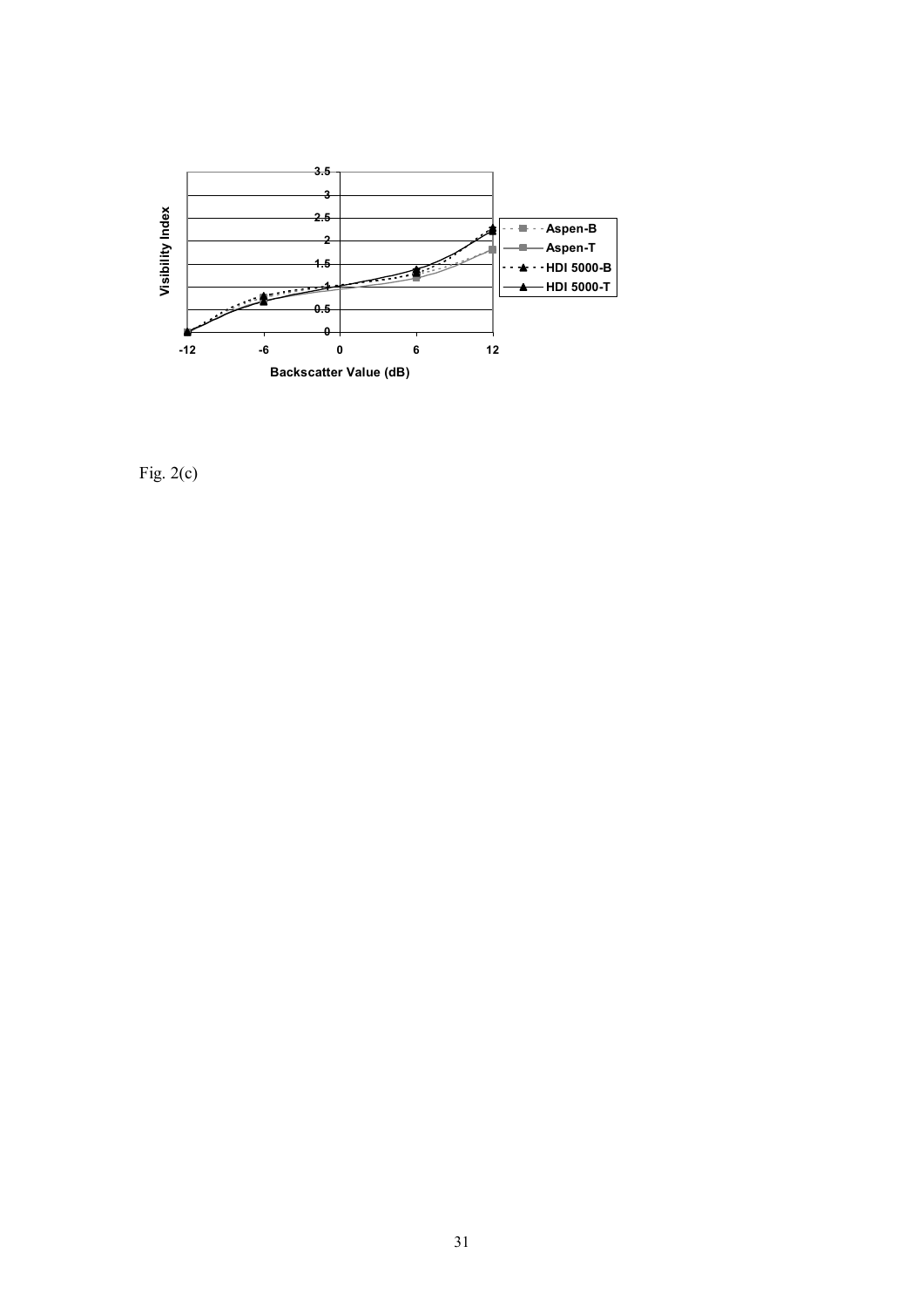

Fig. 2(d)